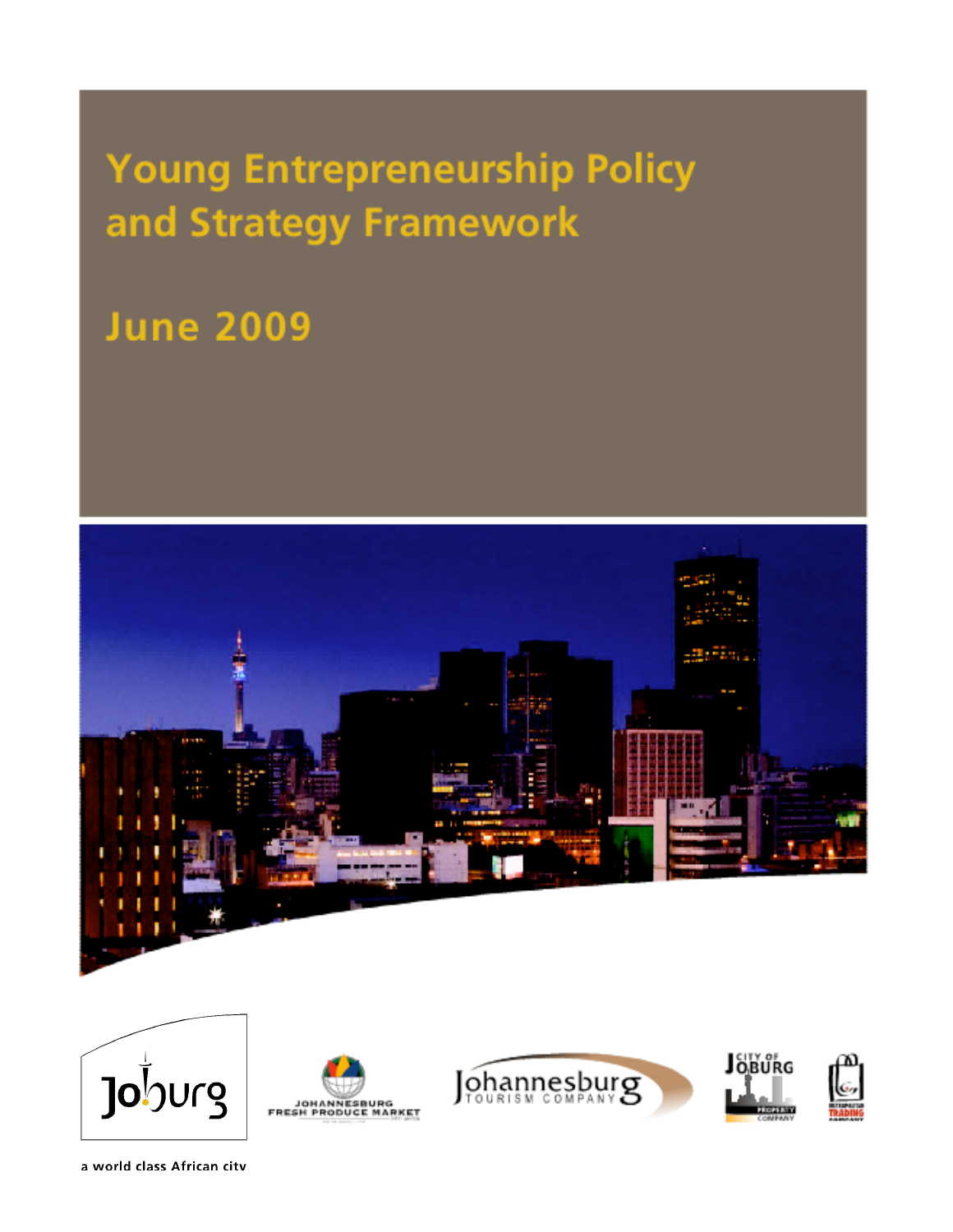## **List of Acronyms**

| <b>BBBEE</b> | Broad Based Black Economic Empowerment                        |
|--------------|---------------------------------------------------------------|
| CoJ          | City of Johannesburg                                          |
| <b>DED</b>   | Gauteng Department of Economic Development                    |
| <b>DoE</b>   | Department of Education                                       |
| <b>DoL</b>   | Department of Labour                                          |
| <b>EPWP</b>  | <b>Extended Public Works Programme</b>                        |
| <b>GDS</b>   | <b>Growth and Development Strategy</b>                        |
| <b>GEDA</b>  | Gauteng Economic Development Agency                           |
| <b>GEP</b>   | <b>Gauteng Enterprise Propeller</b>                           |
| <b>GEM</b>   | <b>Global Entrepreneurship Monitor</b>                        |
| HDI          | Historically Disadvantaged Individual                         |
| <b>HDS</b>   | Human Development Strategy                                    |
| <b>HSRC</b>  | Human Sciences Research Council                               |
| <b>IDC</b>   | Industrial Development Co-operation                           |
| <b>ITC</b>   | Information and Communication Technology                      |
| <b>JEDPS</b> | City of Johannesburg Economic Development Policy and Strategy |
| <b>NGO</b>   | Non-Governmental Organization                                 |
| <b>NYC</b>   | <b>National Youth Commission</b>                              |
| <b>NYDPF</b> | National Youth Development Policy Framework                   |
| <b>SAIE</b>  | South African Institute for Entrepreneurship                  |
| <b>SALGA</b> | South African Local Government Association                    |
| <b>SETAs</b> | Sectoral Education and Training Authorities                   |
| <b>SMME</b>  | Small, Medium and Micro Enterprise                            |
| <b>UYF</b>   | Umsobomvu Youth Fund                                          |
| PDI          | Previously Disadvantaged Individuals                          |
| <b>CSI</b>   | <b>Corporate Social Investment</b>                            |
| <b>ECD</b>   | Early Childhood Development                                   |
| <b>FET</b>   | <b>Further Education and Training</b>                         |
| <b>WBDR</b>  | World Bank Development Report (2007)                          |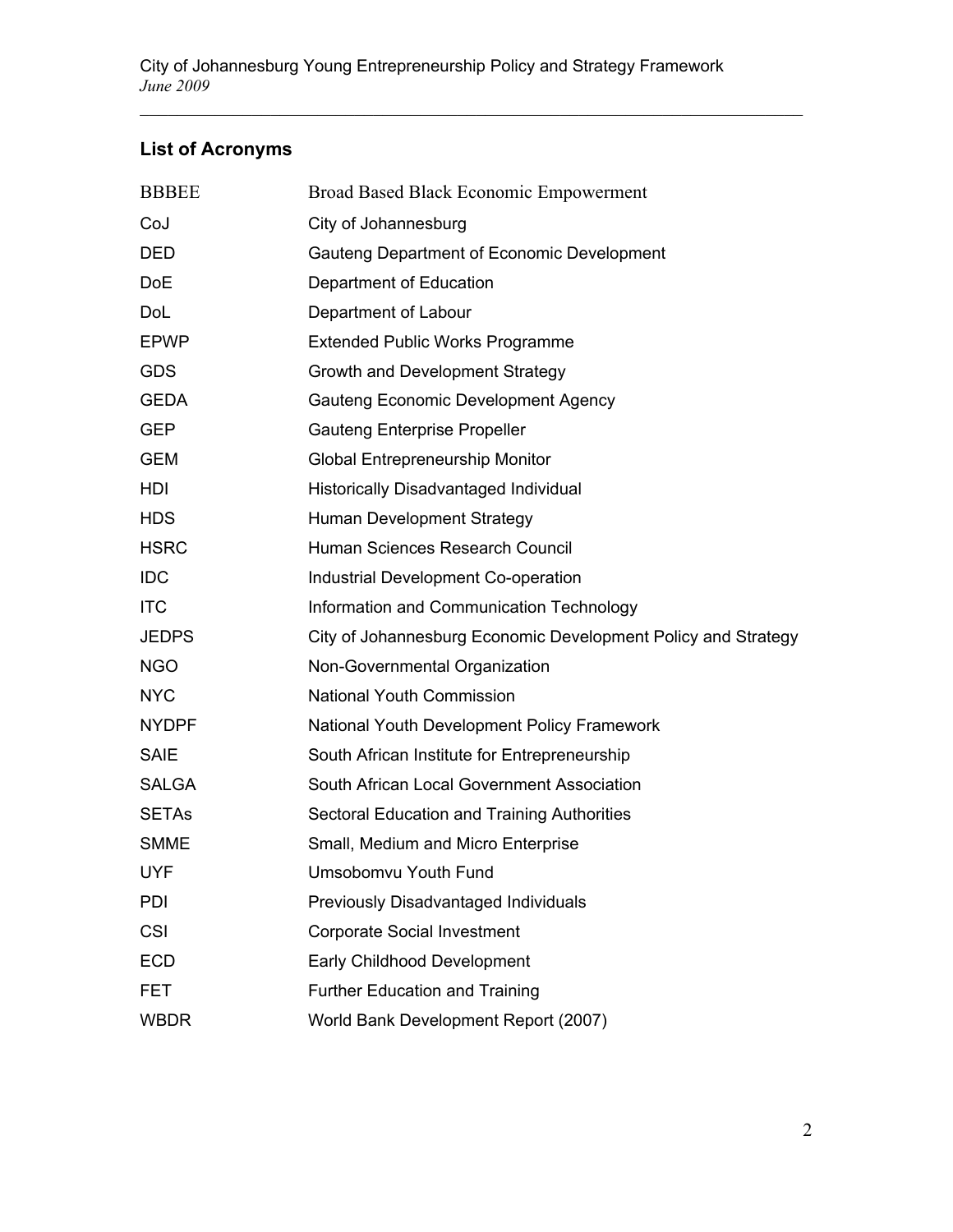#### **Definitions**

#### **In this Young Entrepreneurship Policy and Strategy Framework (hereafter "the Policy"), the following words and expressions shall have the meaning assigned hereunder, unless the context indicates otherwise:**

 $\mathcal{L}_\text{max} = \mathcal{L}_\text{max} = \mathcal{L}_\text{max} = \mathcal{L}_\text{max} = \mathcal{L}_\text{max} = \mathcal{L}_\text{max} = \mathcal{L}_\text{max} = \mathcal{L}_\text{max} = \mathcal{L}_\text{max} = \mathcal{L}_\text{max} = \mathcal{L}_\text{max} = \mathcal{L}_\text{max} = \mathcal{L}_\text{max} = \mathcal{L}_\text{max} = \mathcal{L}_\text{max} = \mathcal{L}_\text{max} = \mathcal{L}_\text{max} = \mathcal{L}_\text{max} = \mathcal{$ 

| "The City":       | 'the city of Johannesburg' and 'the city' refers herein to the<br>municipality and all its municipal owned entities and<br>jurisdiction.                                                                                                                                              |
|-------------------|---------------------------------------------------------------------------------------------------------------------------------------------------------------------------------------------------------------------------------------------------------------------------------------|
| Youth:            | Global definition: The standard United Nations<br>definition states that youth include people between<br>15 and 24 years of age (United Nations, 1992).                                                                                                                               |
|                   | South African: The National Youth Act of 1996 describes<br>youth as persons in the age group 14 to 34 years.                                                                                                                                                                          |
| Young persons:    | A young person refers to people aged between 10 to 18<br>years.                                                                                                                                                                                                                       |
| Learner:          | Refers to a person who is attending high school<br>from Grade 6 to 11.                                                                                                                                                                                                                |
| Drop-out:         | Refers to any young person of school- going age who has<br>attended school but for any reason dropped out without<br>completing or reaching grade 12.                                                                                                                                 |
| School leavers:   | Refers to young people who have completed matric but did<br>not find work or enrol in a tertiary education.                                                                                                                                                                           |
| Entrepreneurship: | Any attempt to enter into a new business or new venture<br>creation, such as elf-employment, a new business<br>organization, or the expansion of an existing business, by<br>an individual, teams of individuals, or established<br>businesses. (Global Entrepreneurship Monitor1999) |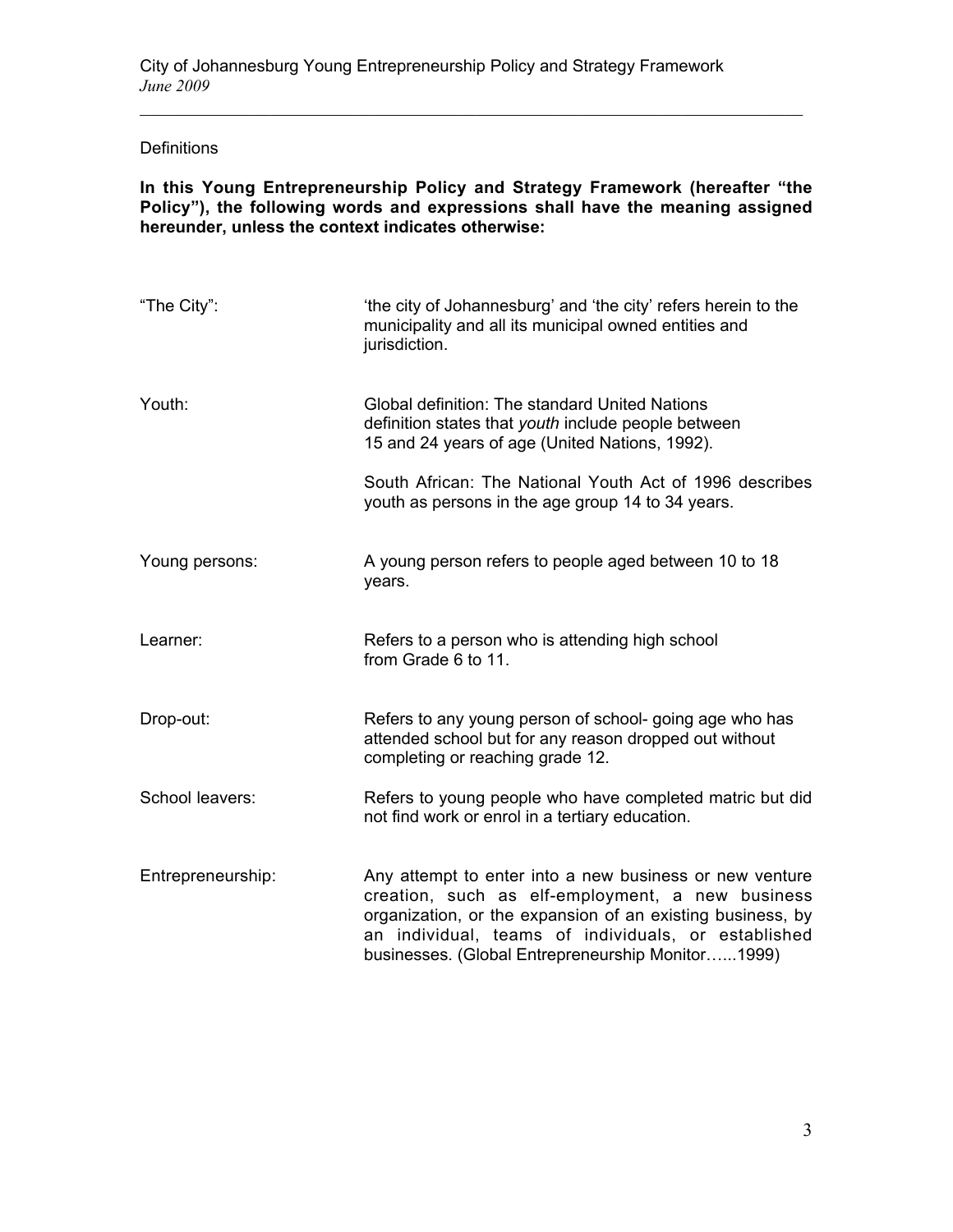## *Vision*

*To increase the rate and the success of entrepreneurship activity in the City of Johannesburg, thereby helping South Africa to become the leading country in entrepreneurship development amongst the Developing World by 2025.*

 $\mathcal{L}_\text{max} = \mathcal{L}_\text{max} = \mathcal{L}_\text{max} = \mathcal{L}_\text{max} = \mathcal{L}_\text{max} = \mathcal{L}_\text{max} = \mathcal{L}_\text{max} = \mathcal{L}_\text{max} = \mathcal{L}_\text{max} = \mathcal{L}_\text{max} = \mathcal{L}_\text{max} = \mathcal{L}_\text{max} = \mathcal{L}_\text{max} = \mathcal{L}_\text{max} = \mathcal{L}_\text{max} = \mathcal{L}_\text{max} = \mathcal{L}_\text{max} = \mathcal{L}_\text{max} = \mathcal{$ 

## *Mission Statement*

*Removing the barriers of poverty and unemployment through early development of business skills, knowledge and entrepreneurial activism, to "Young People" in the City of Johannesburg, thus enabling a culture of wealth and employment creation.*

## **Executive Summary**

Anecdotal arguments all around the developing world suggest that the youth (age 15 to 35) as a designated social group suffer the most inhumane socio-economic injustices. Empirically the recent World Bank Development Report (2007) makes the observation that the general worldwide view is that by age 24, almost all youth in developing countries have left school and entered a new stage of life – some begin wage work, some engage in home enterprises, some form households and raise families, and others engage in a combinations of these activities. According to an International Labour Organisation (ILO) study in 2006, the number of unemployed young people increased from 74 million in 1995 to 85 million in 2005, representing an increase of 14.8 per cent globally. However the Human Research Council (HSRC – 2006) indicated that for South Africa, Youth are twice as likely to be unemployed with an unemployment rate of 58% for young people aged 15 to 19, and 50 % for those aged 20 to 24.

The biggest contributing factor according to Gideon Horn (2006) is the unemployability of the school leavers with or without matric due to conditioned demand for skilled labour. The viable option henceforth would be a brave convergence to entrepreneurship and self-employment. Sadly, according to the South African Institute for Entrepreneurship (2007); 'South Africa has the lowest entrepreneurial activity rate of all the developing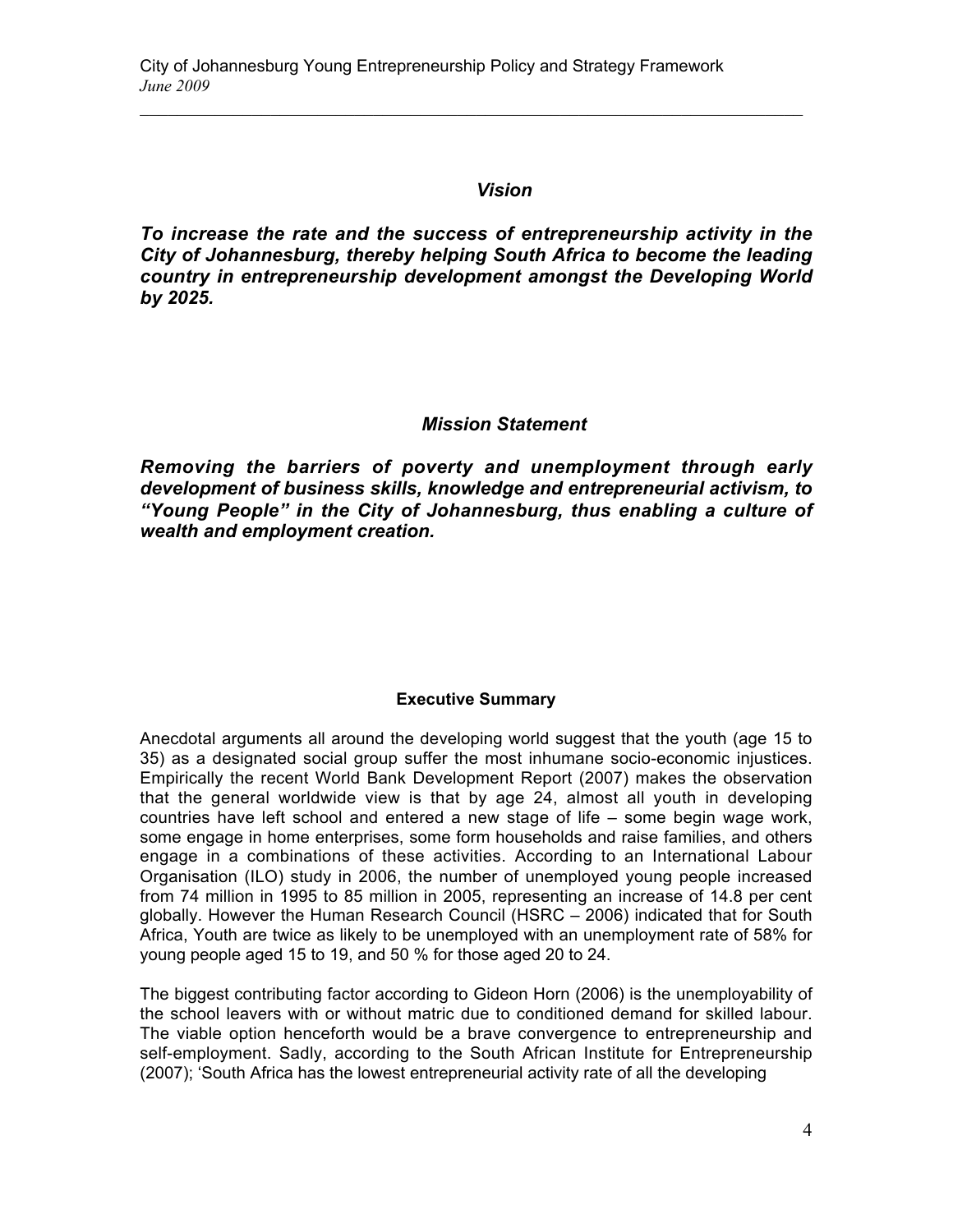countries with just 5.1 of adults in South Africa being involved in an entrepreneurial activity.

 $\mathcal{L}_\text{max} = \mathcal{L}_\text{max} = \mathcal{L}_\text{max} = \mathcal{L}_\text{max} = \mathcal{L}_\text{max} = \mathcal{L}_\text{max} = \mathcal{L}_\text{max} = \mathcal{L}_\text{max} = \mathcal{L}_\text{max} = \mathcal{L}_\text{max} = \mathcal{L}_\text{max} = \mathcal{L}_\text{max} = \mathcal{L}_\text{max} = \mathcal{L}_\text{max} = \mathcal{L}_\text{max} = \mathcal{L}_\text{max} = \mathcal{L}_\text{max} = \mathcal{L}_\text{max} = \mathcal{$ 

The enhancement of institutional entrepreneurial advocacy at the level of economic growth specifically for young people aged 14 to 18 is championed by this Policy herewith. This policy and strategy document outlines the role the City of Johannesburg would like to play in inculcating the culture of entrepreneurship amongst the young people of Johannesburg. It provides a framework for projects and programmes to be developed to achieve this objective.

## **1. Introduction**

To some economists, the entrepreneur is one who is willing to bear the risk of a new venture if there is a significant chance for profit. Others emphasize the entrepreneur's role as an innovator who markets his innovation. Still other economists say that entrepreneurs develop new goods or processes that the market demands and are not currently being supplied. Business expert Peter Drucker (2005) took this idea further, describing the entrepreneur as someone who actually searches for change, responds to it, and exploits change as an opportunity.

Most economists today agree that entrepreneurship is a necessary ingredient for stimulating economic growth and employment opportunities in all societies. In the developing world, successful small businesses are the primary engines of job creation, income growth, and poverty reduction. Therefore, government support for entrepreneurship is a crucial strategy for economic development.

As the Business and Industry Advisory Committee to the Organization for Economic Cooperation and Development (OECD) said in 2003, "Policies to foster entrepreneurship are essential to job creation and economic growth." However much has been done in terms of policy advocacy with specific reference to historically disadvantaged individuals and social groups.

In this regard, National Policy Frameworks that relate to targeted groups have formed a legislative base for developmental agencies to develop policies and strategies as statements of commitment to the development of targeted groups. However as per definition, 'Youth" as a targeted group always relates to people aged 16 to 35. As a matter of strategic intervention, this policy framework refers specifically to the school going and young persons aged 10 to 18.

## **1.2 Rationale for the policy**

The rationale is informed by the city's mission to make strategic and timely interventions to the City's economy to facilitate achievement of our long-term goals of 9% growth that would contribute to the growth rate of 6% for the national economy. Notwithstanding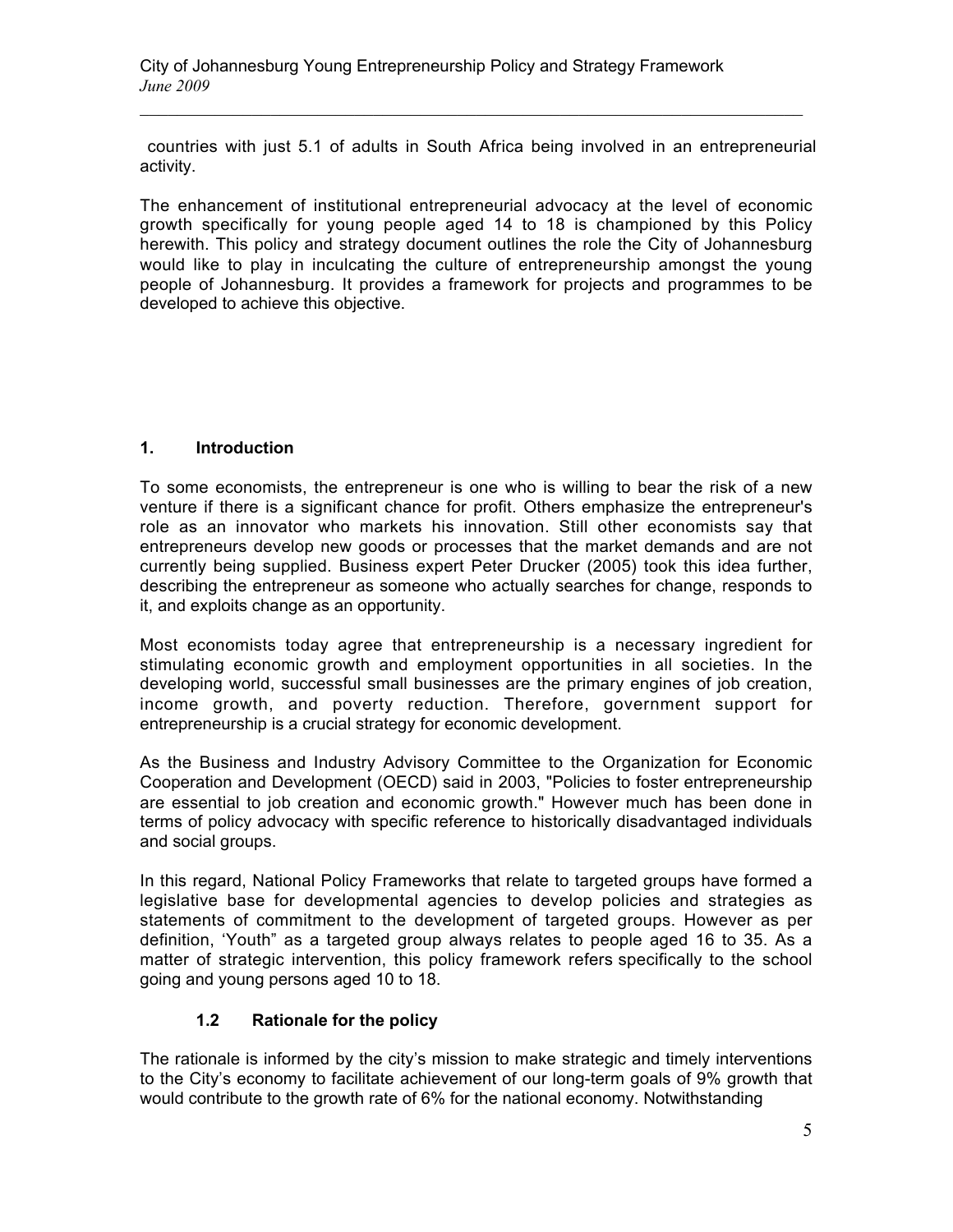other economic factors that contribute to economic growth, the underlining rationale that motivate the development of this strategy conforms to the ethos that urge culture of entrepreneurship and business activism among young people. Acknowledging that early development of these entrepreneurship and business skills would ease the pressure on the labour market for those youth who are unable to gain access to higher education institutions.

 $\mathcal{L}_\text{max} = \mathcal{L}_\text{max} = \mathcal{L}_\text{max} = \mathcal{L}_\text{max} = \mathcal{L}_\text{max} = \mathcal{L}_\text{max} = \mathcal{L}_\text{max} = \mathcal{L}_\text{max} = \mathcal{L}_\text{max} = \mathcal{L}_\text{max} = \mathcal{L}_\text{max} = \mathcal{L}_\text{max} = \mathcal{L}_\text{max} = \mathcal{L}_\text{max} = \mathcal{L}_\text{max} = \mathcal{L}_\text{max} = \mathcal{L}_\text{max} = \mathcal{L}_\text{max} = \mathcal{$ 

The rationale is also driven by the ambitions of the United Nations' Millennium Development Goals, to halve poverty by 2015; this requires countries in Sub-Saharan Africa to make prudent interventions to both the economy and the mechanisms that enhance economic growth. The scarcity of business that creates prosperous jobs is not only a threat to growth of the economy of the country but also slows the pace of its developmental trajectory. The Department of Economic Development in the City of

Johannesburg, as the custodian of economic development and growth in the region, sought to introduce a policy and strategy framework for entrepreneurial skills development for the young people in the city's jurisdiction. This is aimed at increasing the scope and the pool of players in business, thus propelling economic growth.

As mentioned earlier, the study by the World Bank Development Report (2007) makes sweeping observations arguing that youth by the age of 24,in developing countries have left school and entered a new labour market or engage in enterprises. While this assumption holds true for some youth, the evidence suggests that for the majority, the transition from school to work is much more complex than it used to be.

In general, many young people are unable to realize this conventional expectation. Amongst the many constraints that they face, unemployment and 'unemployability' emerge as two of the key factors that make it difficult for youth to enter the labour market and take advantage of existing opportunities for healthy and sustainable livelihoods. According to an ILO study in 2006, the number of young people unemployed increased from 74 million in 1995 to 85 million in 2005, representing an increase of 14.8 per cent. At present, global youth unemployment is estimated at 13.5 per cent, compared to 6.4 per cent for the overall global unemployment rate, and 4.5 per cent for the adult unemployment rate. As such, youth unemployment is generally 2-3 times higher than the adult unemployment rate.

The current levels of youth unemployment must be contextualized within the youth bulge that exists worldwide. The current youth population is the biggest ever in human history. In 1995, the UN estimated that there were some 525 million young men and 500 million young women between the ages of 15 and 20 in the world. Within a time lag of a decade, the World Bank Development Report (WBDR) 2007 estimates that the next generation will mainly be constituted of young people because of the interplay between rapidly falling fertility rates and the inertia in population growth caused by existing large numbers of child-bearing population.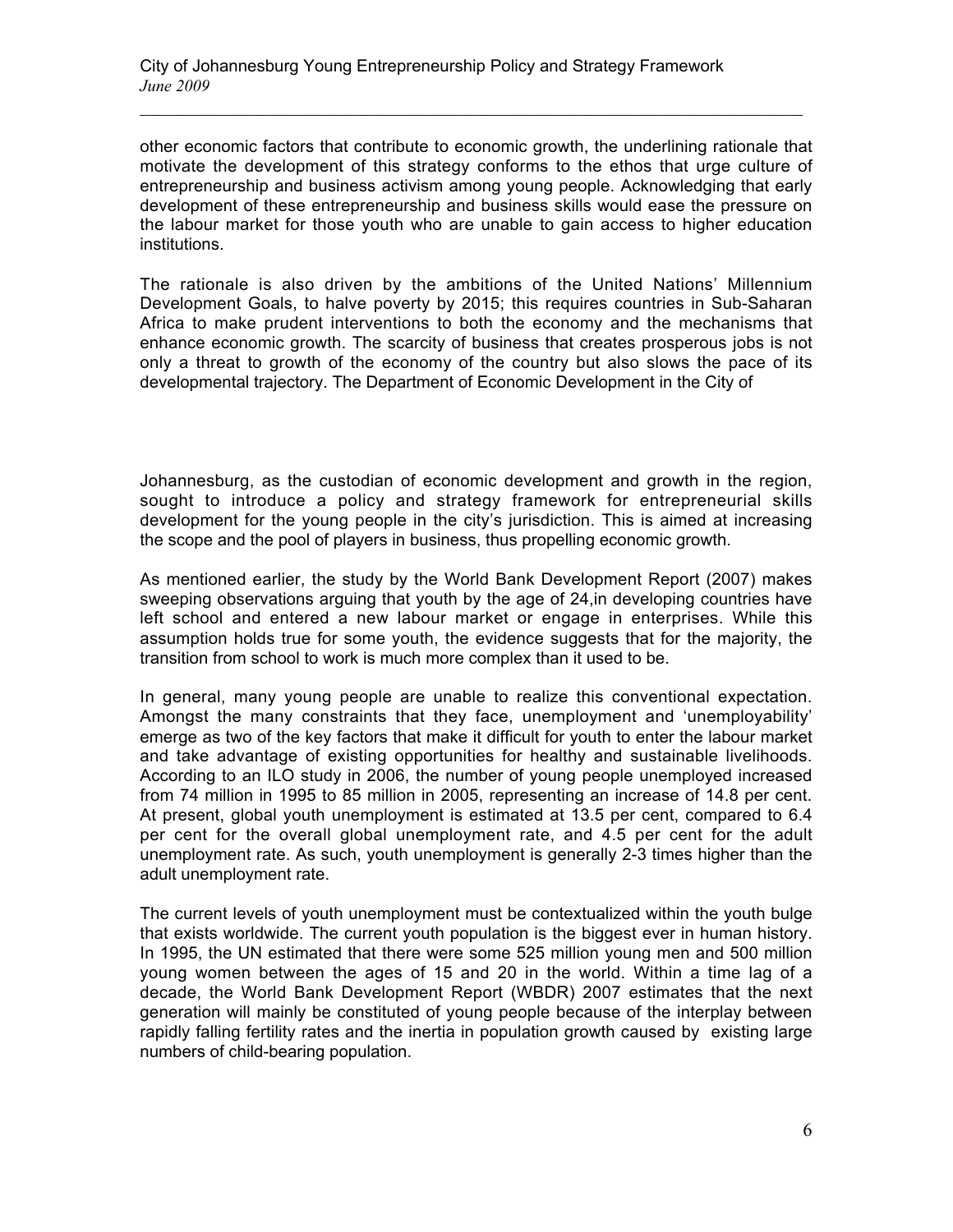Accordingly, the number of young people aged between 12 and24 stands at 1.5 billion. Most importantly, 90 per cent of the 1.5 billion can be found in developing countries. South Africa is no exception. According to Census 2001, youth constitute 41 per cent of the population and just over 70 per cent of the unemployed. According to the 2006 Labour Force Survey, the strict unemployment rate for youth aged 15-24 was no less than 50.2 per cent – almost double the general unemployment rate of 25.5 per cent. Reasons for this situation are many and multifaceted. Some refer to the notion of "jobless growth", suggesting that the economic growth rate failed to generate employment. Others dispute this argument and argue that the rate of population growth, especially amongst the youth, far exceed the number of jobs created by the economy.

 $\mathcal{L}_\text{max} = \mathcal{L}_\text{max} = \mathcal{L}_\text{max} = \mathcal{L}_\text{max} = \mathcal{L}_\text{max} = \mathcal{L}_\text{max} = \mathcal{L}_\text{max} = \mathcal{L}_\text{max} = \mathcal{L}_\text{max} = \mathcal{L}_\text{max} = \mathcal{L}_\text{max} = \mathcal{L}_\text{max} = \mathcal{L}_\text{max} = \mathcal{L}_\text{max} = \mathcal{L}_\text{max} = \mathcal{L}_\text{max} = \mathcal{L}_\text{max} = \mathcal{L}_\text{max} = \mathcal{$ 

Recent research studies also indicate that there is a mismatch between the supply and demand of labour, stressing that the quality of education is not in line with the competitive nature of the current labour market, resulting from the technological revolution and the transition to a knowledge-based economy. This alludes to the fact that the problem is not only about unemployment, but also about the 'unemployability' of young people. The high percentages of graduate unemployment confirm the essence of

this argument. At the same time, out-of-school youth, the majority of whom come from disadvantaged backgrounds, are the ones hit hardest by the unemployment scourge.

Anecdotally the out of school youth are therefore susceptible to substance abuse and criminal elements. Alongside this "unemployment explosion", there are major initiatives implemented by government, civil society organisations and to some extent, by the private sector, to alleviate the situation.

Since 1994, government has embarked on several large scale initiatives aimed at absorbing the labour capacity of the country through which young people have benefited. These include structured programmes integrating theoretical learning with workplace experience in the form of learnerships; the Expanded Public Works Programme, and some targeted interventions for youth including National Youth Service, and youth entrepreneurship programmes. Despite increased investment in education and training, social and economic development, entrepreneurship, and establishing structures to facilitate youth employment, these interventions have not yielded the desired results.

Anecdotic argument would dictate the reason behind the failure of the aforementioned interventions as that their point of departure is off the mark. These policies and strategies seek to make intervention to already 'developed' individuals. The age group 18 to 35 youth is assumed to be ready to operationalise programmes and projects meant for them. However what is clear is that young people don't have the foundation knowledge to successfully sustain these interventions.

## **1.3. Correlation between Education and Unemployment**

There are some worrying trends when we look at youth unemployment by education. Someone in the age group of 15 to 24 with incomplete secondary school education has a 75% chance of being unemployed, dropping to 66% if they have matric. Those who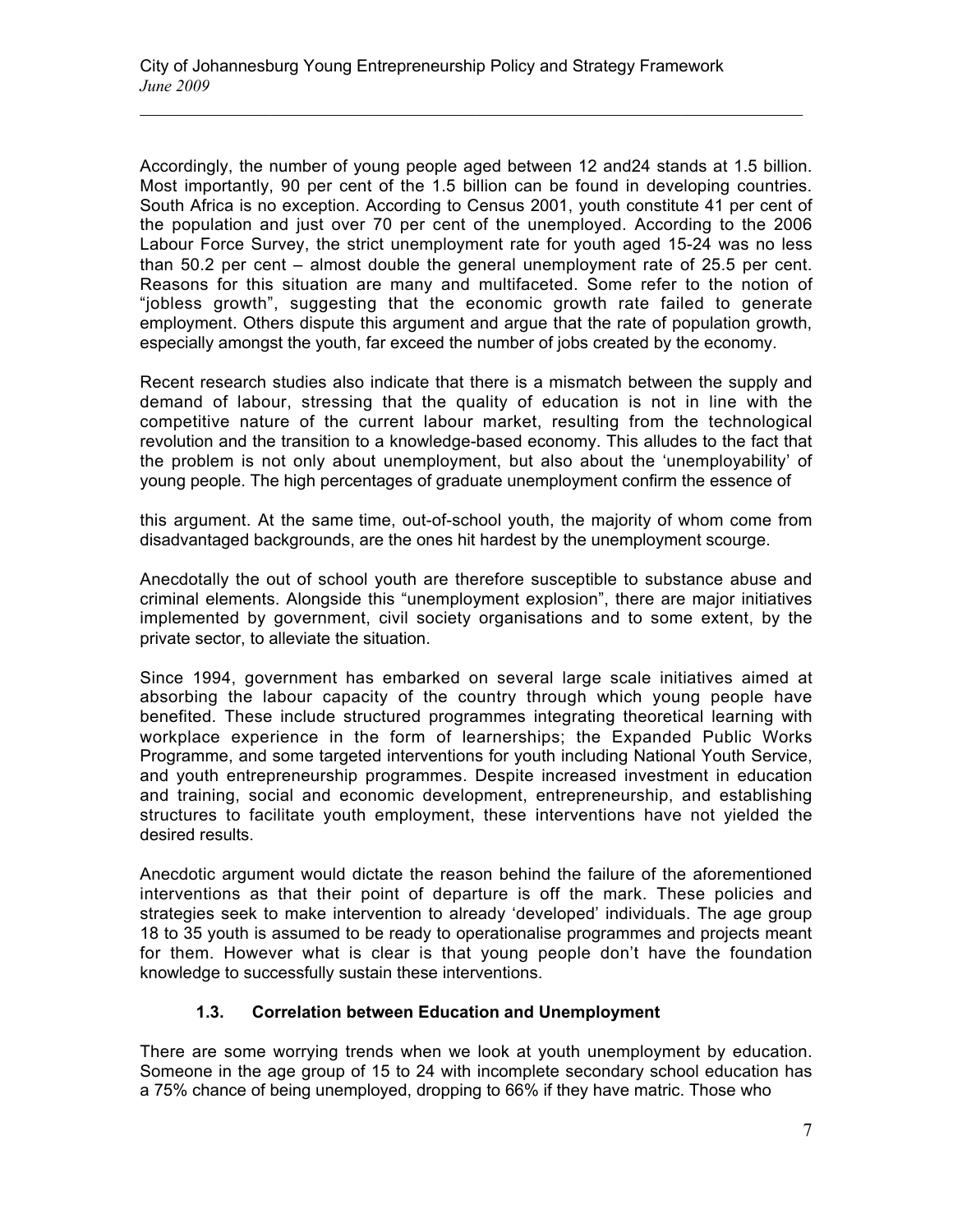have a tertiary qualification but not a degree have a 50% chance, while those with a degree have a 17% chance of not having a job. So early school leavers make up the bulk of the jobless. They should be entering Further Education and Training (FET) and that's a key policy question. What is happening there? Something is amiss in the schooling system if the rate of unemployed learners with matric has increased. The highest increase has been among the unemployed with tertiary qualifications. We face the looming problem of graduate unemployment, most of them people with a post-matric certificate. We are focusing on the overall matric pass rate but the pass rate for university entrance is much lower. An inappropriate field of study means that a university degree is not a sound condition for employment. There is also a malfunctioning labour market information system and young people find it hard to access information about jobs and careers. A broad dialogue is needed between employers and learning institutions. How many students have our colleges placed in employment?

 $\mathcal{L}_\text{max} = \mathcal{L}_\text{max} = \mathcal{L}_\text{max} = \mathcal{L}_\text{max} = \mathcal{L}_\text{max} = \mathcal{L}_\text{max} = \mathcal{L}_\text{max} = \mathcal{L}_\text{max} = \mathcal{L}_\text{max} = \mathcal{L}_\text{max} = \mathcal{L}_\text{max} = \mathcal{L}_\text{max} = \mathcal{L}_\text{max} = \mathcal{L}_\text{max} = \mathcal{L}_\text{max} = \mathcal{L}_\text{max} = \mathcal{L}_\text{max} = \mathcal{L}_\text{max} = \mathcal{$ 

## **1.4. Entrepreneurship in South Africa**

According to the Global Entrepreneurship Monitor (GEM), South Africa is a country lacking in numbers of entrepreneurially minded individuals. GEM also indicates that since South Africa first participated in the Global Entrepreneurship Monitor Report in 2001 it has almost consistently declined, year on year, in terms of its level of entrepreneurial activity relative to all participating companies (see table below).

Year Ranking

| 2001 | 14 of 29     | (48%) |
|------|--------------|-------|
| 2002 | 19 of 37     | (51%) |
| 2003 | 22 of 32     | (69%) |
| 2004 | $20$ of $34$ | (59%) |
| 2005 | $25$ of $35$ | (71%) |

**Table: 1 (see GEM Report for 2005)**

The report further argues that from 2002 to 2005 in all measures of entrepreneurship, South Africa ranks the lowest of all developing countries. The report indicates that not only is South Africa the lowest raking country in the developing world, with the exception of Mexico, South Africa has the lowest success rate of start up business.

## **1.5 Youth and Entrepreneurship in South Africa**

Over and above the dismal performance of entrepreneurial activism in South Africa, youth entrepreneurship has been particularly low as well. This is because of socio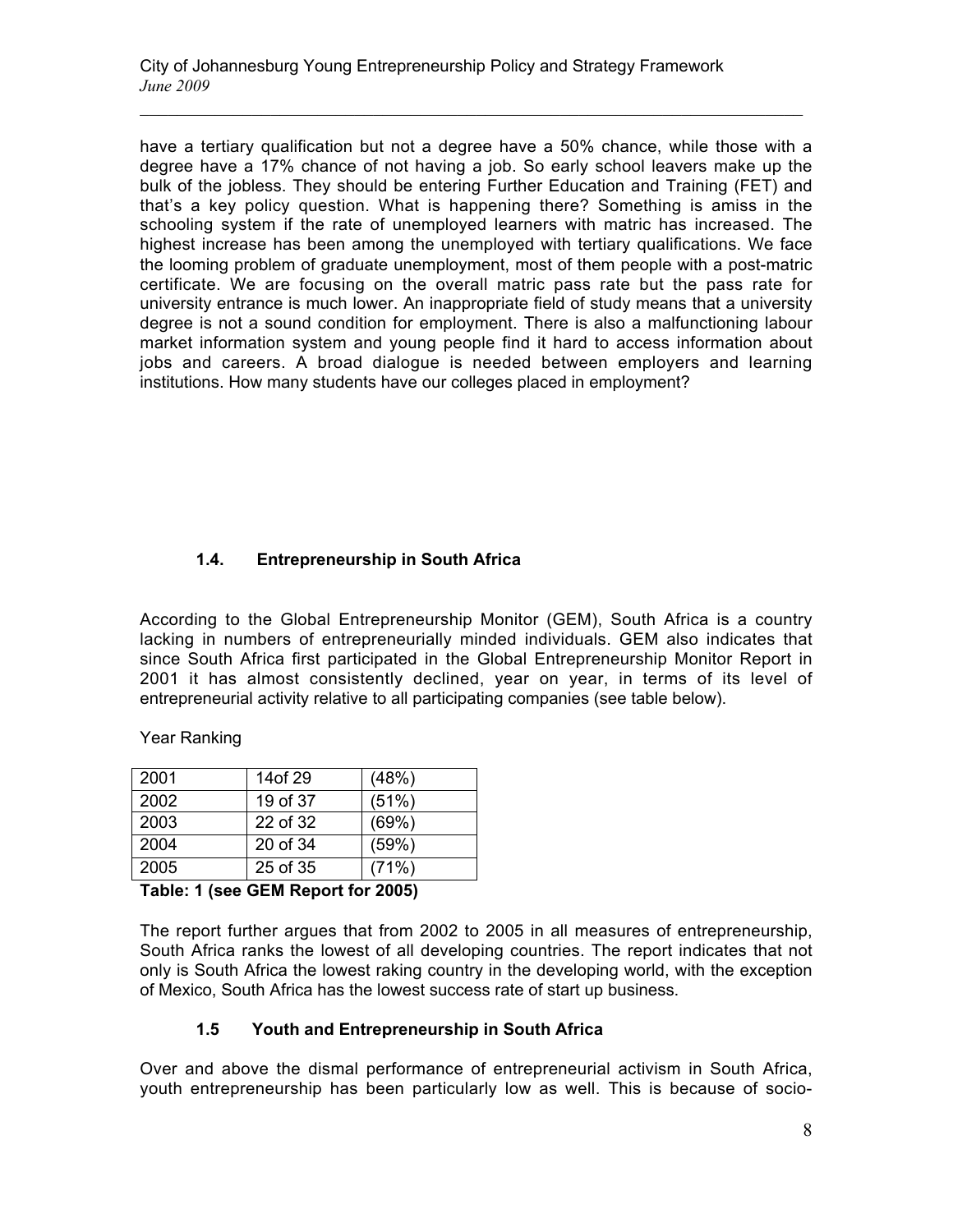economic conditions that youth should go look for meaningful employment rather than employment creation. The picture becomes gloomy if one considers the non-

 $\mathcal{L}_\text{max} = \mathcal{L}_\text{max} = \mathcal{L}_\text{max} = \mathcal{L}_\text{max} = \mathcal{L}_\text{max} = \mathcal{L}_\text{max} = \mathcal{L}_\text{max} = \mathcal{L}_\text{max} = \mathcal{L}_\text{max} = \mathcal{L}_\text{max} = \mathcal{L}_\text{max} = \mathcal{L}_\text{max} = \mathcal{L}_\text{max} = \mathcal{L}_\text{max} = \mathcal{L}_\text{max} = \mathcal{L}_\text{max} = \mathcal{L}_\text{max} = \mathcal{L}_\text{max} = \mathcal{$ 

employability of young people in the country. The current figure being discussed for unemployment is about 40%. In the age group 15 to 24, about 30% of all people in that age group are unemployed. In the age group of 25 to 34, it is 41% who are unemployed. The total unemployment rate for both age groups is 70%. And when one asks what proportion of the unemployed generally are young people the answer we get is the same: 70%. So the problem of unemployment in South Africa is one of youth unemployment. Statistic indicates that at age 15 one in three 15 year olds has a job, while the ratio is balanced at 1:1 by age 28. While our absolute rates of unemployment are much higher than the global rate, unemployment in this country has a strong youthful dimension.

What are the key determinants of unemployment in our society? The unemployment rate for Africans in the age group of 15 to 24 is 78%, while that for African females is 84% and the figure is the same for African women in rural areas which is at 84%. In the age group of 25 to 34 unemployment rates decrease, so age is a strong predictor of the probability of being unemployed. And all that young people have to offer is their years of education. 85% of 15 to 24 year olds have never held a job and this is the case a decade after democracy in South Africa. The vast majority of the unemployed (especially young people) are in this category.

Race, gender and location are the key determinants of unemployment and the most disadvantaged person in the labour market is likely to be an African female living in a rural area. There is a mismatch between labour demand and supply, which means

people are unable to take up the jobs on offer. There has been a massive growth in the services industry but the demand is for skilled labour. The unemployment rate has increased since 1994 and the key reason is not the notion of jobless growth. This is because new entrants to the labour market have increased far faster than the ability to create jobs. Aggregate employment since 1994 has grown by 16% while the labour force has increased by double that amount.

## **1.6 Global Perspective on Entrepreneurship**

As mentioned earlier in this policy, South African definition of youth is a person that is aged between 15 and 35 as according to the National Youth Framework. However, international perspective seems to concede that early development is best in inculcating the culture of saving and entrepreneurial activism. The National Young Entrepreneurship Strategy Framework in Wales, Ireland Scotland has identified children as young as 5 years old as their target group (see The Wales Entrepreneurship Strategy 2005).

The same route is followed by the countries which are in transition in Central and Eastern Europe. Much like South Africa, these countries are developing countries having a developmental state approach in their policy frameworks. The Estonian Research and Development and Innovation Strategy 2007-2013 "Knowledge-based Estonia highlight programmes and project aimed young people aged from 6 to 19 years as suitable for entrepreneurship development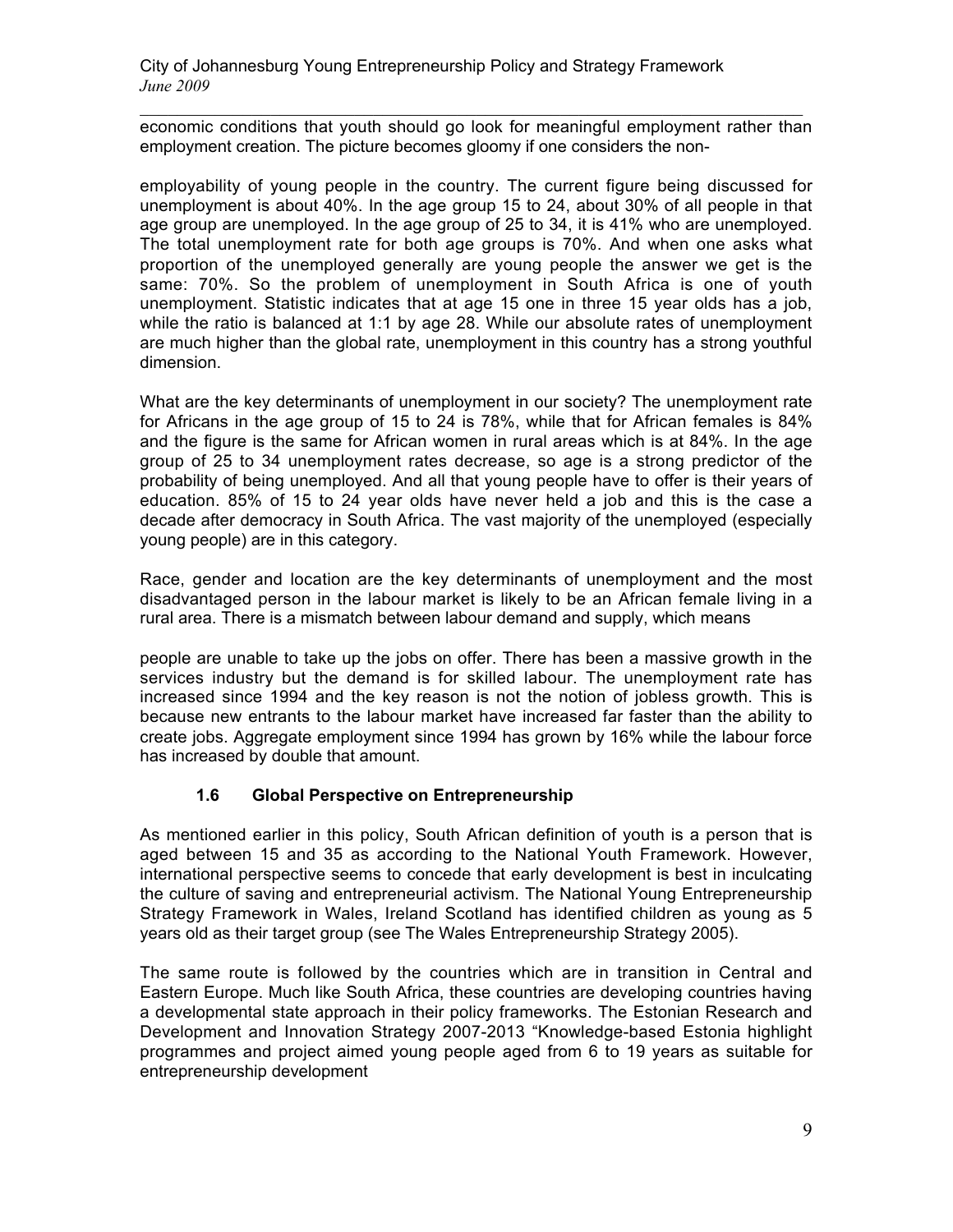## **2. Methodology and Approach**

The Department of Economic Development, as custodians of economic development, has the constitutional mandate and responsibility to provide economic upliftment opportunities for the city's citizens. The department is strategically positioned and exposed to local and micro-local conditions. Thus it is able to triangulate the interests of the unemployed and key sectors of the local labour market through programmes that screen and train the jobless, sustaining meaningful livelihood, self development and business skills for the unemployed.

## **2.1 Methodology**

The policy is informed and grounded on the desk research and literature review of various government policy and strategy documents on the same discourse. This policy and its strategies also include existing strategies that are profiled by various departments in the City of Johannesburg, projects from civil society, non governmental organizations and private firms that are involved in social development initiatives.

The policy is also informed by interviews with industry captains, City managers, civil society and development agencies. Noting a concerted and coordinated effort by various government institutions to entrepreneurially skilling historically disadvantaged individuals, the policy concentrates on a niche, younger groups that would feed to the successful initiatives of the aforementioned institutions.

## **2.2 Approach**

Noting the general wide scope of the definition of the term 'Youth' (aged 15 to 35), and the degree of saturation of programmes and projects that seek to have economic interventions for this group, the policy needs to have a niche approach to have a value adding product. The strategic choice of the sample is informed by the aforementioned argument. Strategically anecdotal evidence indicates that the age group of 10 to 18 has more access to *dispensable income*.

According to Teenage Research Unlimited the average American teen spent more than \$104 a week in 2001, up from \$78 just four years ago. However, more recently figures have escalated. According to Mintel (2006), teen spending was valued at \$175 billion in 2003 a figure that increased to \$ 190 billion in 2006. What is frightening in developmental terms is that this figure surpasses the gross domestic product of many countries in the world. The same research indicates that, families with teens spent \$100 billion on them with projected spending for 12 to 17 year olds as \$128.5 billion. The South African teens are no different. According to the Marketing-web the South African teen in age group 12 to 17, spent R76 billion in 2006 alone.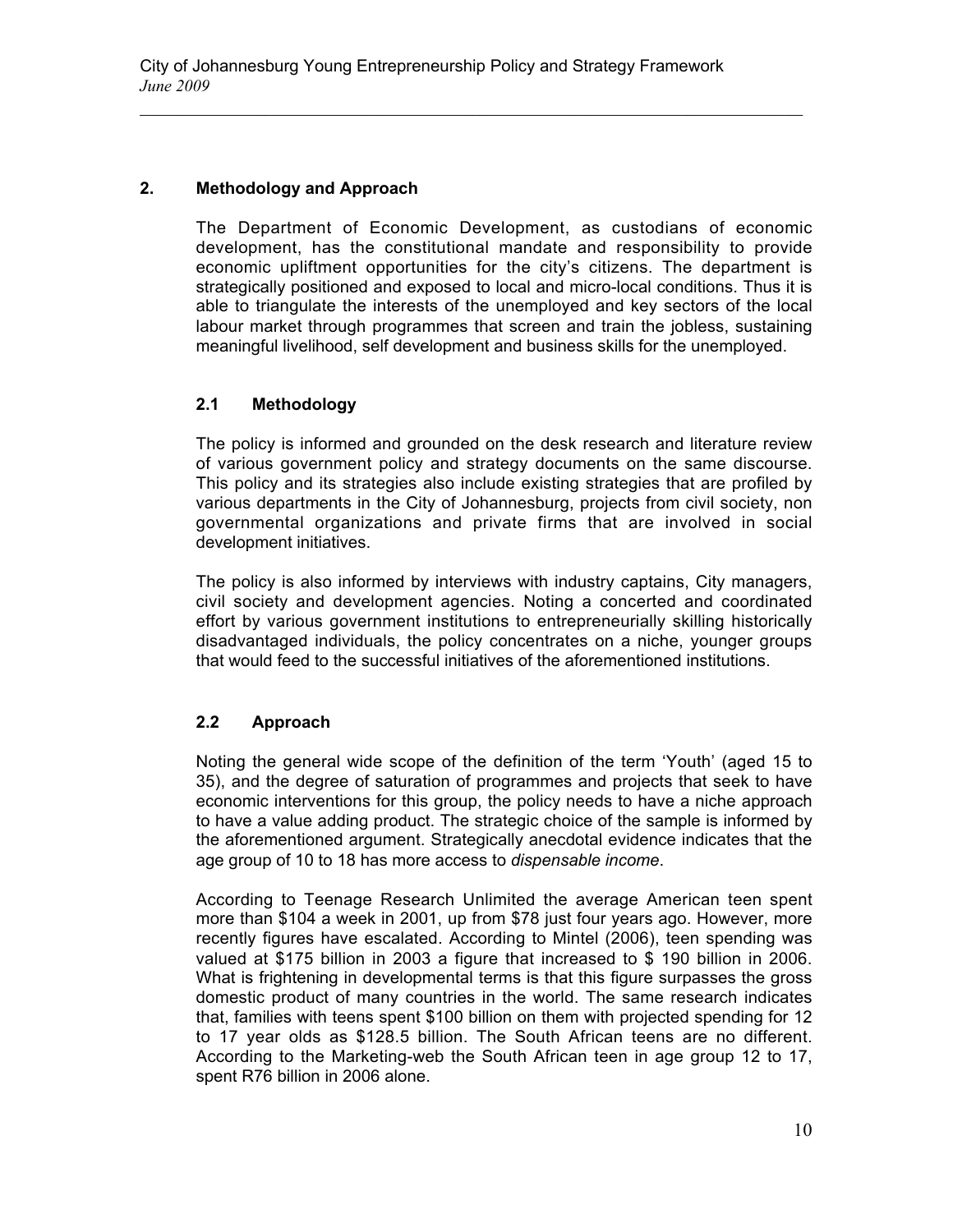## **2.3 Targeted Sample**

The policy intervention is aimed at the young people aged 10 to 18 learners who are school going age and the school drop outs.

## **Categories:**

- **Category A**: 10 to 13 years: These are new entries to high school where allowance allocation becomes considerably higher from primary school lunches. In school terms, the groups form the grade 8 to 10 learners.
- **Category B**: 14 to 16 years. These are grade 10 and 11 learners, who from 52% of the populations that Marketer called Buying Influence. They have more pressure in increasing the allowance at home.
- **Category C**: Matric candidate. As school leavers and faced with ambiguity of choices as next step in life.
- **Category D**: School drop out: Any persons who falls in the age group of 10 to 18 years, who has not been able to complete formal schooling. This is a group that puts more pressure on the labour market and is more susceptible to criminal elements.

## **3. Policy and Legislative Frameworks**

This policy is influenced by the following national policy and legislative frameworks on youth development, namely:

- (a) The Constitution of Republic of South Africa 108 of 1996
- (b) The National Youth Commission Act, (Act No. 19 of 1996)
- (c) The National Youth Policy 2000
- (d) The National Youth Development Policy Framework 2002-2007
- (e) The Municipal Systems Act, (Act No. 32 of 2000)
- (f) The Municipal Structures Act, (Act No. 117 of 1998)
- (g) The Municipal Finance Management Act, (Act No. 56 of 2003)
- (h) The Intergovernmental Relations Framework Act, (Act No. 13 of 2005)
- (i) Other policies, legislation and guidelines that impact on youth development:
	- The Skills Development Act, (Act No. 97 of 1998)
	- The Skills Development Levies Act, (Act No. 9 of 1999)
	- The Employment Equity Act, (Act No. 55 of 1998)
	- The South African Schools Act, (Act No. 84 of 1996)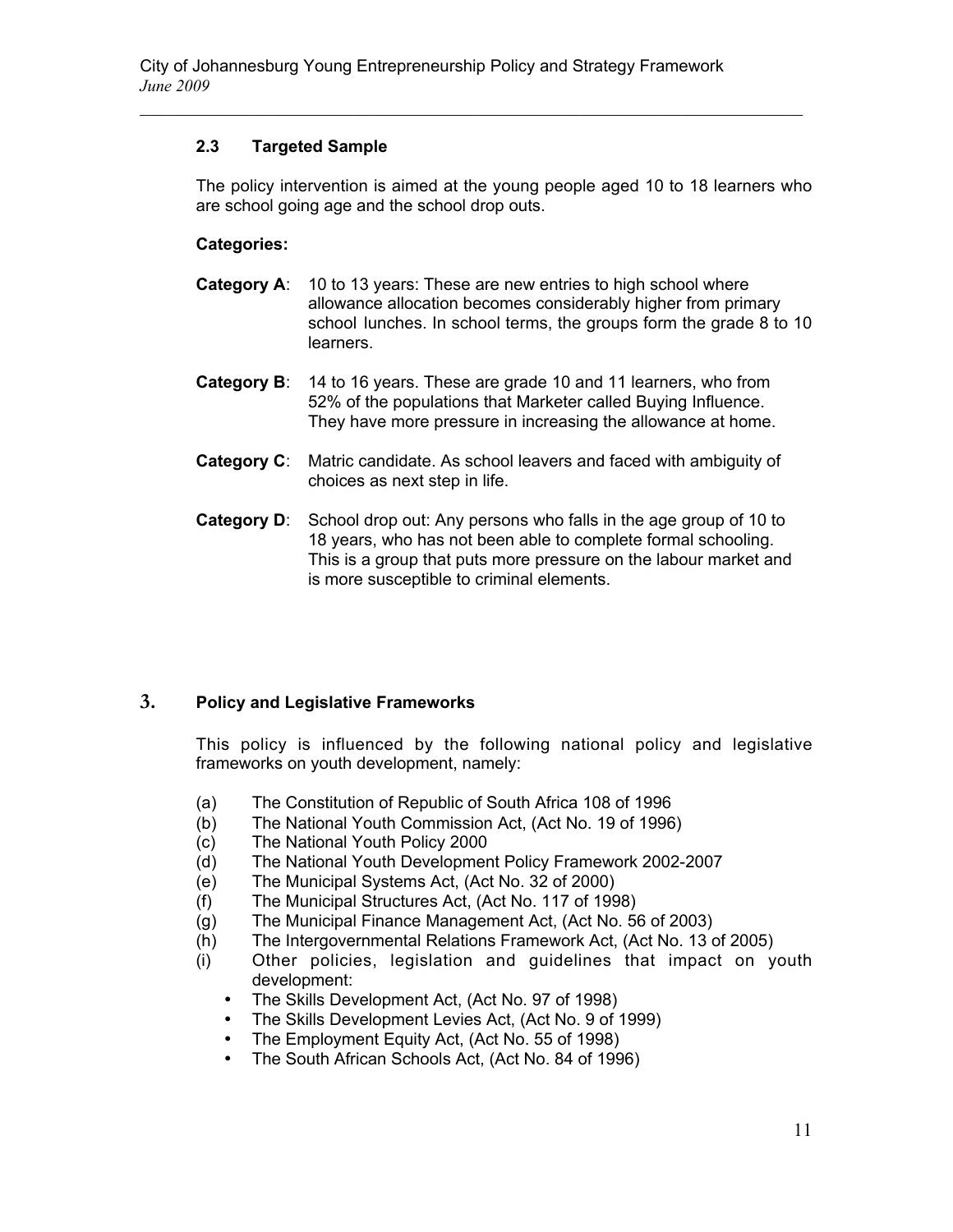- The Broad Based Black Economic Empowerment Act, (Act No. 53 of 2003)
- The National Curriculum Statement, 2002
- The Child Justice Bill, 2002<br>• The Accelerated and Shared
- The Accelerated and Shared Growth Initiative for South Africa (ASGISA)

## **4. Stakeholders and Partners**

4.1. The South African Institute for Entrepreneurship (SAIE) has provided entrepreneurship education training to schools located within the City of Johannesburg i.e. Alexandra and Midrand. The City would collaborate and cooperate with SAIE to sustain and grow this initiative. Potential donors have been identified to provide funding for effective implementation of this policy and they include IDC,, Umsobomvu Youth Fund, Gauteng Enterprise Propeller, Anglo American Chairman's Fund, Department of International Development – United Kingdom.

Non-governmental organizations would be brought on board to mobilize young school dropouts within communities and to provide training. The Gauteng Department of Education (GDoE) would be requested to provide the CoJ with the list of schools within the City that could benefit from this entrepreneurial initiative. The Department of Education (DoE) would also give policy guidance more especially on the National Curriculum Strategy. Lastly, the inclusion of National Youth Commission, Gauteng Department of Economic Development, Department of Labour, South African Local Government Association, etc is aimed at aligning sector processes in a more efficient manner.

## **5. Institutional Arrangements:**

## **5.1. Political Leadership:**

The policy framework identifies the Executive Mayor and MMC for Finance and Economic Development as Political champions for the Framework. The policy framework also identifies the ward councillors as political leaders at a community level to play a political oversight for the projects and programmes that would be born out of the strategy.

## **5.2. Administrative Leadership:**

The Department of Economic Development would assume the responsibility of administrating the projects and programmes both at the planning and implementation stages of this policy. The Department of Economic Development would accord technical support or source any other technical support from the private sector in ensuring that all the programs and projects envisioned by the policy are implemented with the desired effect.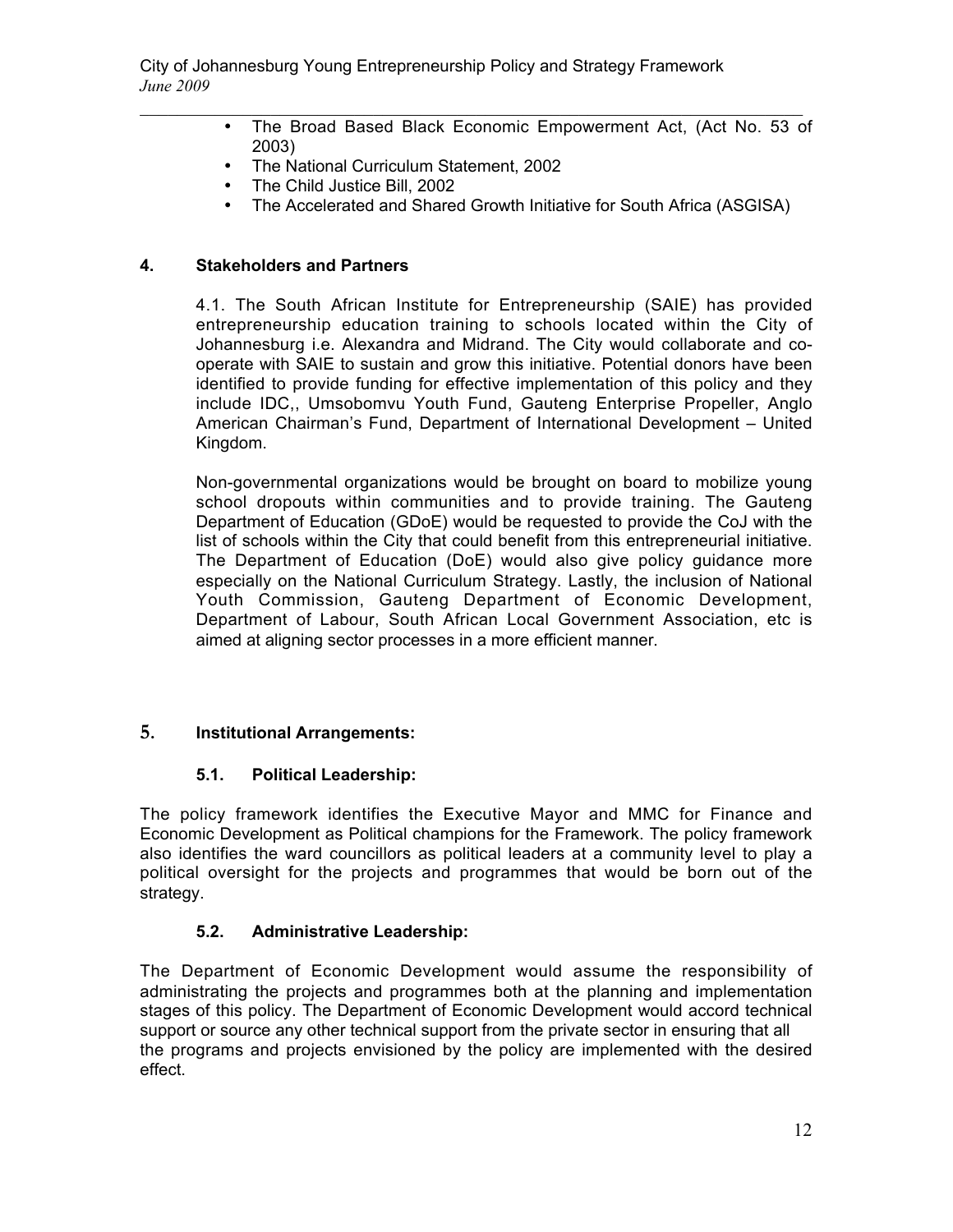City of Johannesburg Young Entrepreneurship Policy and Strategy Framework *June 2009*

The Department of Economic Development shall provide strategic leadership while regions, potential partners and any other identified stakeholders will provide technical support. As and when need arises, technical working groups would be established, that would be made up of CoJ officials, Government Officials from other spheres of government and other relevant stakeholders.

 $\mathcal{L}_\text{max} = \mathcal{L}_\text{max} = \mathcal{L}_\text{max} = \mathcal{L}_\text{max} = \mathcal{L}_\text{max} = \mathcal{L}_\text{max} = \mathcal{L}_\text{max} = \mathcal{L}_\text{max} = \mathcal{L}_\text{max} = \mathcal{L}_\text{max} = \mathcal{L}_\text{max} = \mathcal{L}_\text{max} = \mathcal{L}_\text{max} = \mathcal{L}_\text{max} = \mathcal{L}_\text{max} = \mathcal{L}_\text{max} = \mathcal{L}_\text{max} = \mathcal{L}_\text{max} = \mathcal{$ 

### **5.3. Community Based Forums:**

At the ward level, existing structures will be co-opted to participate and assist in the rolling out of projects and programmes identified by this policy and strategy framework. The expertise of Community Development Workers (CDW), who already have extensive experience in dealing with local communities, would be tapped into as and when is necessary.

#### **6. Policy Positions and Policy Recommendations**

#### **6.1. Policy Positions**

- 6.1.1 To facilitate poverty eradication through the development of entrepreneurship that could lead to profitable business enterprises in the future.
- 6.1.2 To develop a policy and strategy framework that will encourage and inculcate the culture of entrepreneurship among young people between the ages of 10 to 18, including those who are still in school and drop outs. The aim of the policy and strategy is to provide the City of Johannesburg and all stakeholders with base line policy direction that would assist relevant units or directorates in the implementation of entrepreneurship strategic plan. To remove all obstacles that stall entrepreneurship activity among the designated groups identified by the policy.
- 6.1.3 To develop individual capacity to identify business opportunities based on their skills, natural resources and favourite activities, in the areas they live in.
- 6.1.4 To reduce the level of unemployment in the city by encouraging young people to create employment opportunities for themselves rather than looking for employment thus flooding the labour market.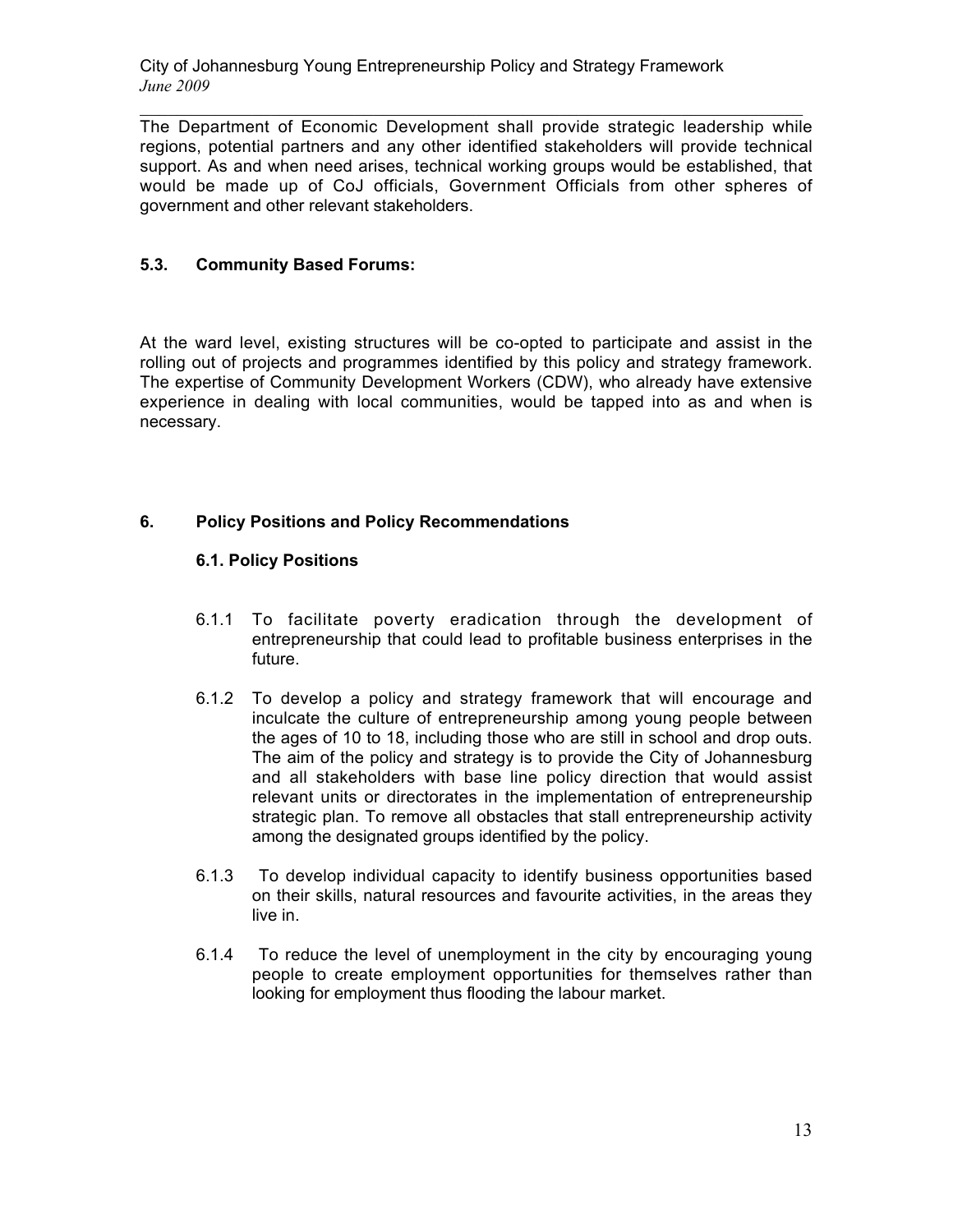## **6.2. Policy Recommendations**

- 6.2.1 Department of Economic Development must lead a media campaign to teach young people the economic logic of saving thus leading to "cash positive" start –up- business financed through personal savings rather debt financed business.
- 6.2.2 Noting deprecating problem relating to lack of access to finance and the age restrictive trading policies within the South African Banking Systems, the department of economic development through its envisaged Community Bank must design financial products that young people can access both through peer groups and within cooperatives led by their parents or guardians.
- 6.2.3 Support Mechanism that are currently offered to SMME's and adult entrepreneurs through SMME Directorate located in Economic Development; must accord some degree of attention to young entrepreneurship wishing to access advice on business and financial modelling.
- 6.2.4 Department of economic development must lead in the development of Mentors and Mentorship programmes that young entrepreneurs would use as support structures in their entrepreneurial skill development.
- 6.2.5 The City must hold annual competitions, annual summits, awards ceremonies, international exchange programmes to facilitate and promote success stories of young entrepreneurs.
- 6.2.6 The Department of Economic Development with other stakeholders shall coordinate inter-regional schools engagement between what is known as Model C schools and those referred to as Historically Disadvantaged Schools to assist the exchange of ideas in the discourse.
- 6.2.7 The Speakers Office must coordinate the activities of the Youth Council to ensure that young entrepreneurship development is tabled as a discussion item in the Council meetings.
- 6.2.8 Department of Economic Development in collaboration with Community Development Workers (CDW), ward counsellors and committees shall Coordinate and facilitate the carrying out of the needs analysis in the communities to enhance young entrepreneurship projects and programmes.
- 6.2.9 Noting the correlation between education and unemployment, the City of Johannesburg, as a long term vision, should engage its educational stakeholders and partners to contribute to the development of a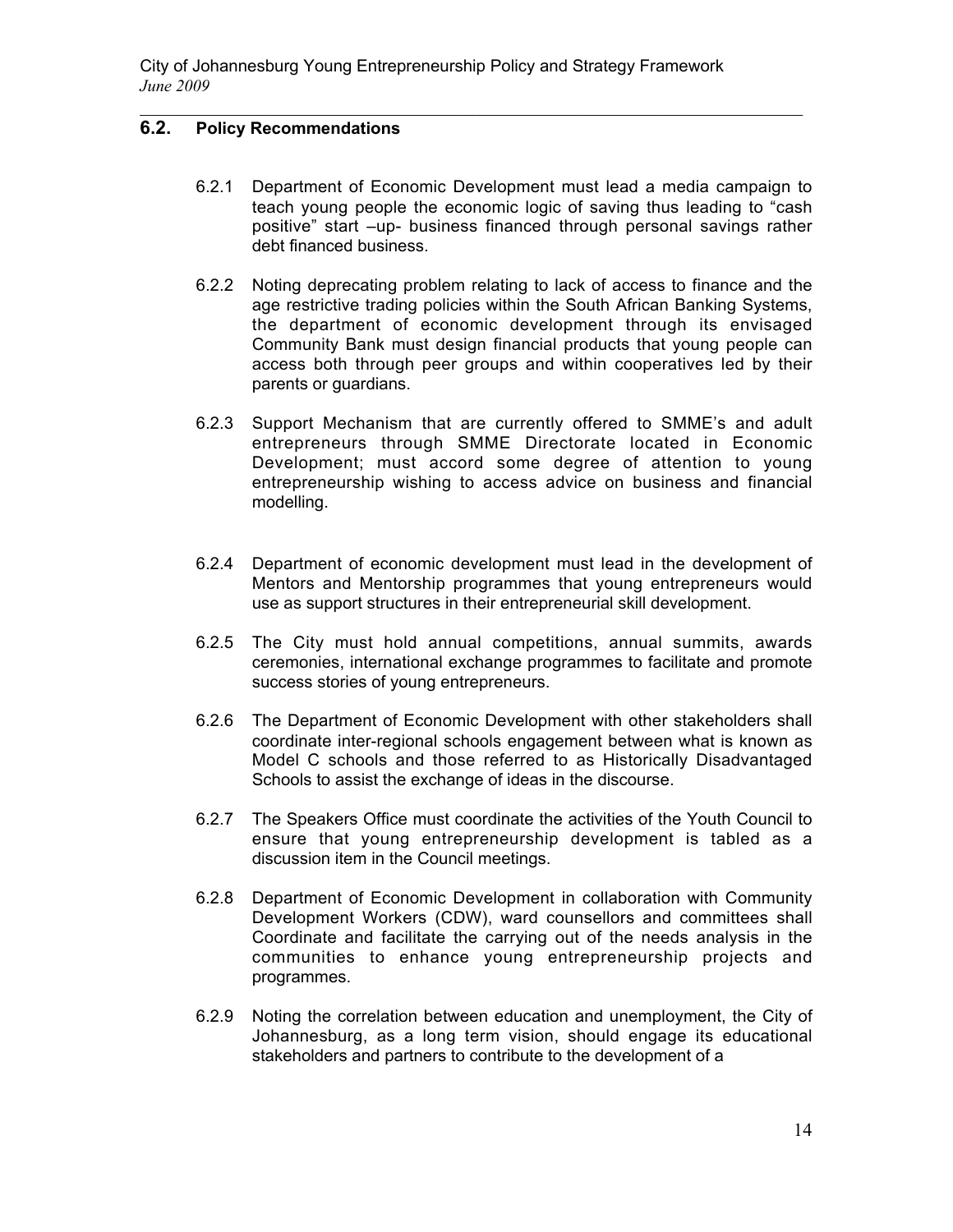curriculum for learners in Higher Primary and High school which would introduce learners to business practices and norms.

 $\mathcal{L}_\text{max} = \mathcal{L}_\text{max} = \mathcal{L}_\text{max} = \mathcal{L}_\text{max} = \mathcal{L}_\text{max} = \mathcal{L}_\text{max} = \mathcal{L}_\text{max} = \mathcal{L}_\text{max} = \mathcal{L}_\text{max} = \mathcal{L}_\text{max} = \mathcal{L}_\text{max} = \mathcal{L}_\text{max} = \mathcal{L}_\text{max} = \mathcal{L}_\text{max} = \mathcal{L}_\text{max} = \mathcal{L}_\text{max} = \mathcal{L}_\text{max} = \mathcal{L}_\text{max} = \mathcal{$ 

6.2.10 The City of Johannesburg must, as a long term vision, engage with Gauteng Department of Education and National Department of Education on modular forms in curriculum development to introduce entrepreneurship development as a career path at high schools level.

END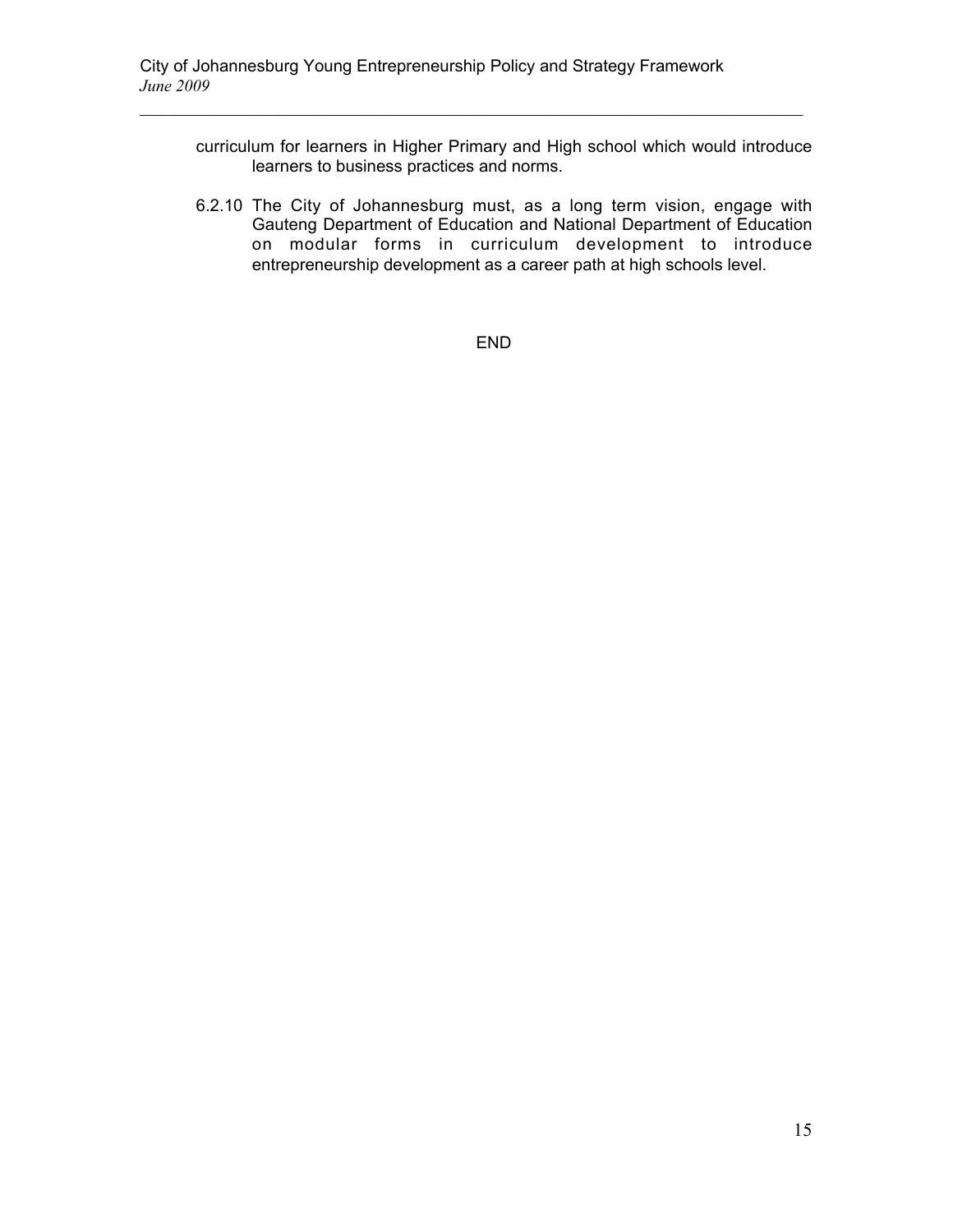## **Young Entrepreneurship Strategy and Implementation Framework**

## **Introduction**

This strategy and implementation plan is based on four strategic pillars

## • **Recognizing the Opportunity and taking initiatives**

To create a greater awareness of the opportunities and benefits of entrepreneurship in order to encourage more young people to start a business or to grow the business they are in, and to develop a greater entrepreneurial culture within our institutions, communities and businesses.

## **• Creating Entrepreneurial culture**

To create a greater number of sustainable start-up businesses in the City of Johannesburg with potential for furthering growth particularly by under-represented groups within society such as the youth.

## **• Going for Growth**

To increase the number of businesses in the City of Johannesburg that are run by young people with potential to grow, thereby creating wealth, employment and opportunity.

## • **Culture of Savings**

To inculcate at a very young age the culture of saving, thus enabling young people to start cash positive business without the burden of servicing debt.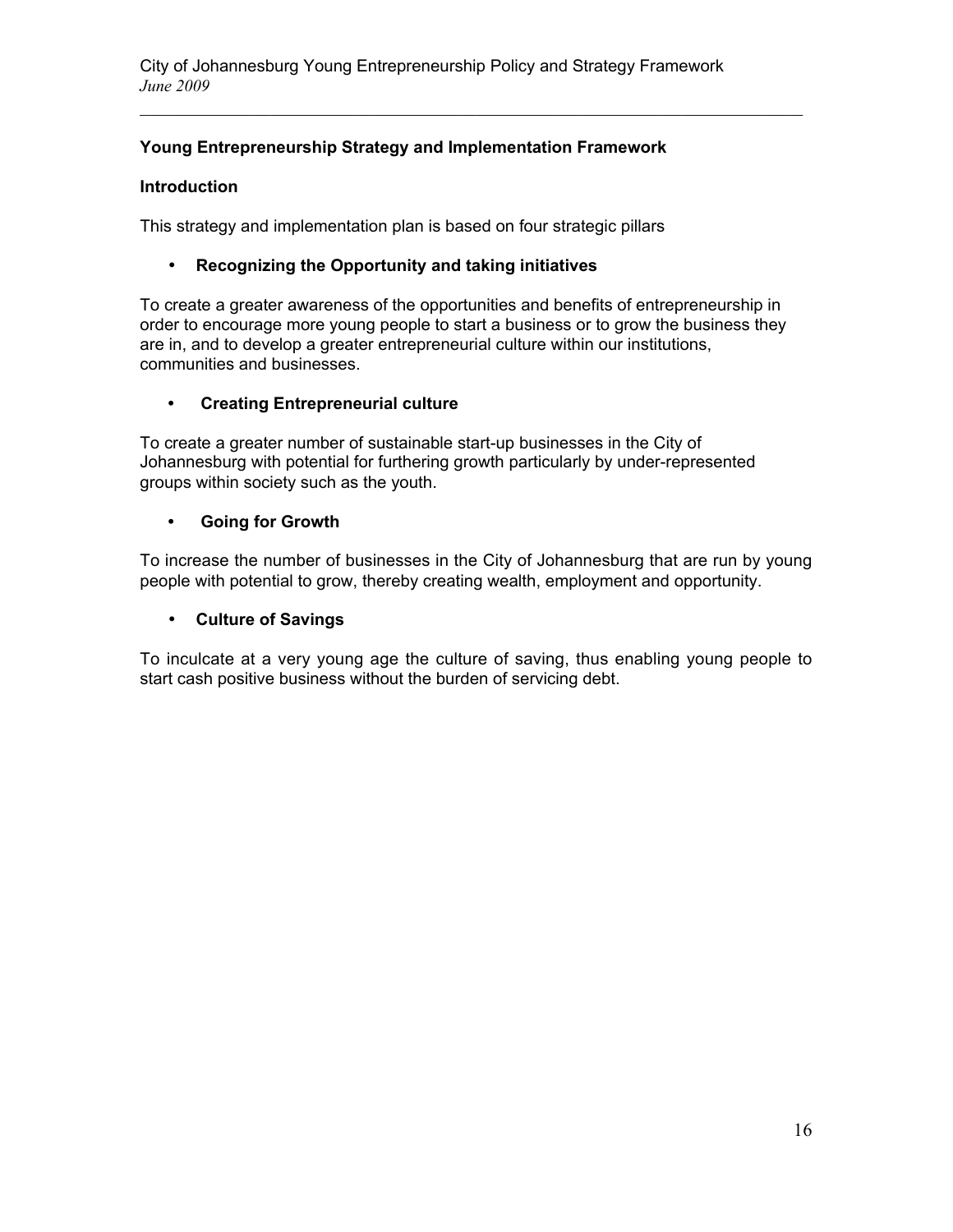## **Strategy 1: Mentorship and Peer Motivational Programme**

### **Strategic vision**

*To monitor the development of the individual young entrepreneur through linkages of successful local peer entrepreneurs and seasoned entrepreneurs in a Local Based Mentorship Programmes (LBMP) where the transferring of skills and knowledge can be facilitated on an individual case bases.*

 $\mathcal{L}_\text{max} = \mathcal{L}_\text{max} = \mathcal{L}_\text{max} = \mathcal{L}_\text{max} = \mathcal{L}_\text{max} = \mathcal{L}_\text{max} = \mathcal{L}_\text{max} = \mathcal{L}_\text{max} = \mathcal{L}_\text{max} = \mathcal{L}_\text{max} = \mathcal{L}_\text{max} = \mathcal{L}_\text{max} = \mathcal{L}_\text{max} = \mathcal{L}_\text{max} = \mathcal{L}_\text{max} = \mathcal{L}_\text{max} = \mathcal{L}_\text{max} = \mathcal{L}_\text{max} = \mathcal{$ 

Over and above any school based educational programmes; entrepreneurship can be succinctly and effectively transferred through individual interaction on experience and best practices levels. The argument is that textbook logic is abstract without the practical learning experience from established individuals or institutions. The strategy identifies importance of mentorship programmes where both peers who have successfully started their own businesses can share their experience and achievements. In this regard the strategy would use both adult and peer entrepreneurs to act as Mentors.

#### **Strategic Objectives**

- Highlight success stories of young persons owned enterprises to flag them to other young people within the city to encourage them to take up entrepreneurship as a career.
- Flag seasoned entrepreneurs success stories in local areas and encourage them to provide both business support and mentorship.
- Producing of entrepreneurial minded young people with business and social skills.
- Entrepreneurship skills transfer through information sharing.

#### **Implementation Action Plan**

- Engage regional and community based business forums to assist in the identification of local successful entrepreneurs and profiling of their business and life stories.
- Grouping of learners proportionally and linking them according to the availability of peer and role model entrepreneurs in the area.
- Organizing visitation seminars to individually owned and run enterprises for site educational visits
- Organizing visitation seminars to corporate organizations for site educational visits.
- Hosting of the junior entrepreneurs annual summit by the City of Johannesburg for young entrepreneurs where local entrepreneurs will be sharing platform with national and international entrepreneurs in impacting knowledge to young entrepreneurs in the programmes
- Facilitating the undertaking an International Young Entrepreneurship Exchange Programmes with countries that has highest success rate of young entrepreneurs (as according to Global Entrepreneurship Monitor) to exchange best international practices.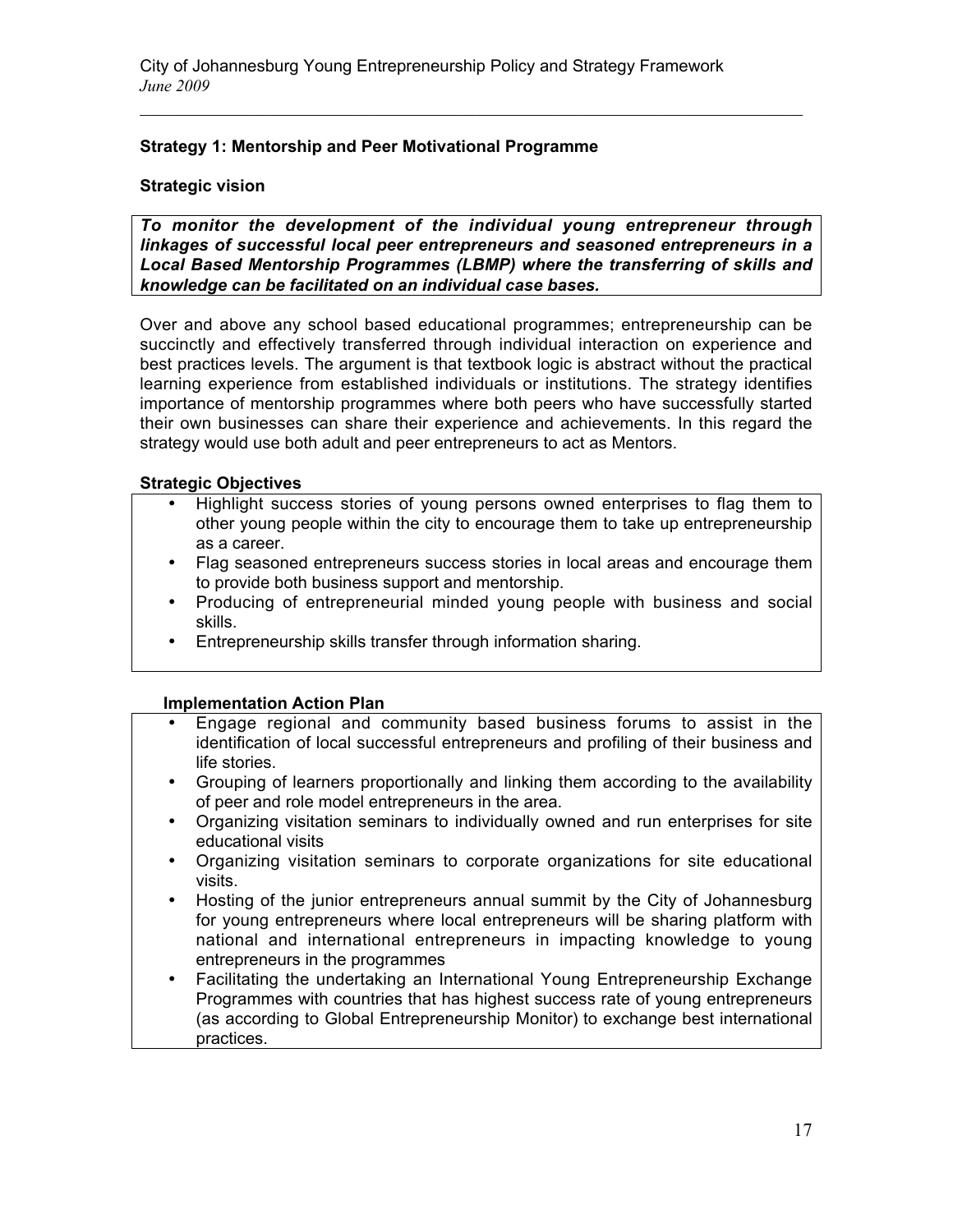## **Targeted Time Lines:**

| Year                                                        | <b>Activity</b>                                                                                                                                                                                                                                                                                                                                                                                                                                 |
|-------------------------------------------------------------|-------------------------------------------------------------------------------------------------------------------------------------------------------------------------------------------------------------------------------------------------------------------------------------------------------------------------------------------------------------------------------------------------------------------------------------------------|
| Year 0 (May to<br><b>June 2009</b>                          | Department of Economic Development to set up a Steering<br>Committee that would coordinate all organizational functions<br>under this programme.                                                                                                                                                                                                                                                                                                |
| Year 1 (July-<br>December 2009                              | Launch the Young Entrepreneurship Policy and Strategy<br>$\bullet$<br>Framework<br>Engage various regional business forums to compile a<br>database of locally run entrepreneurial enterprises. The<br>database would include both young and adult run businesses.<br>Establish regional databases of candidates to participate in<br>the programme and proportional allocation into groups<br>according to the local entrepreneurs' databases. |
| Year 1<br><b>January 2010 -</b><br><b>June 2010</b>         | The development and implementation of all activities for Local<br>Based Mentorship Programmes (LBMP).<br>The Department of Economic Development to coordinate and<br>host the inaugural Annual Young Entrepreneurship<br>Conference/Summit.<br>Begin with the preparations for the bi-annual International<br>Young Entrepreneurship Exchange Programme                                                                                         |
| Year <sub>2</sub><br><b>July 2010 -</b><br><b>June 2011</b> | The City of Johannesburg to facilitate the bi-annual<br>$\bullet$<br>International Young Entrepreneurship Exchange Programme<br>with countries from both developed and developing world<br>thereby exchanging best practices.                                                                                                                                                                                                                   |

## **Targeted Impact:**

Allow for early detection of young individuals with exceptional entrepreneurial skills and channel them to the business development career path.

**Strategy 2: Growth Sector and Enterprise Development (Link aspiring entrepreneurs with different sectors of the Joburg economy)**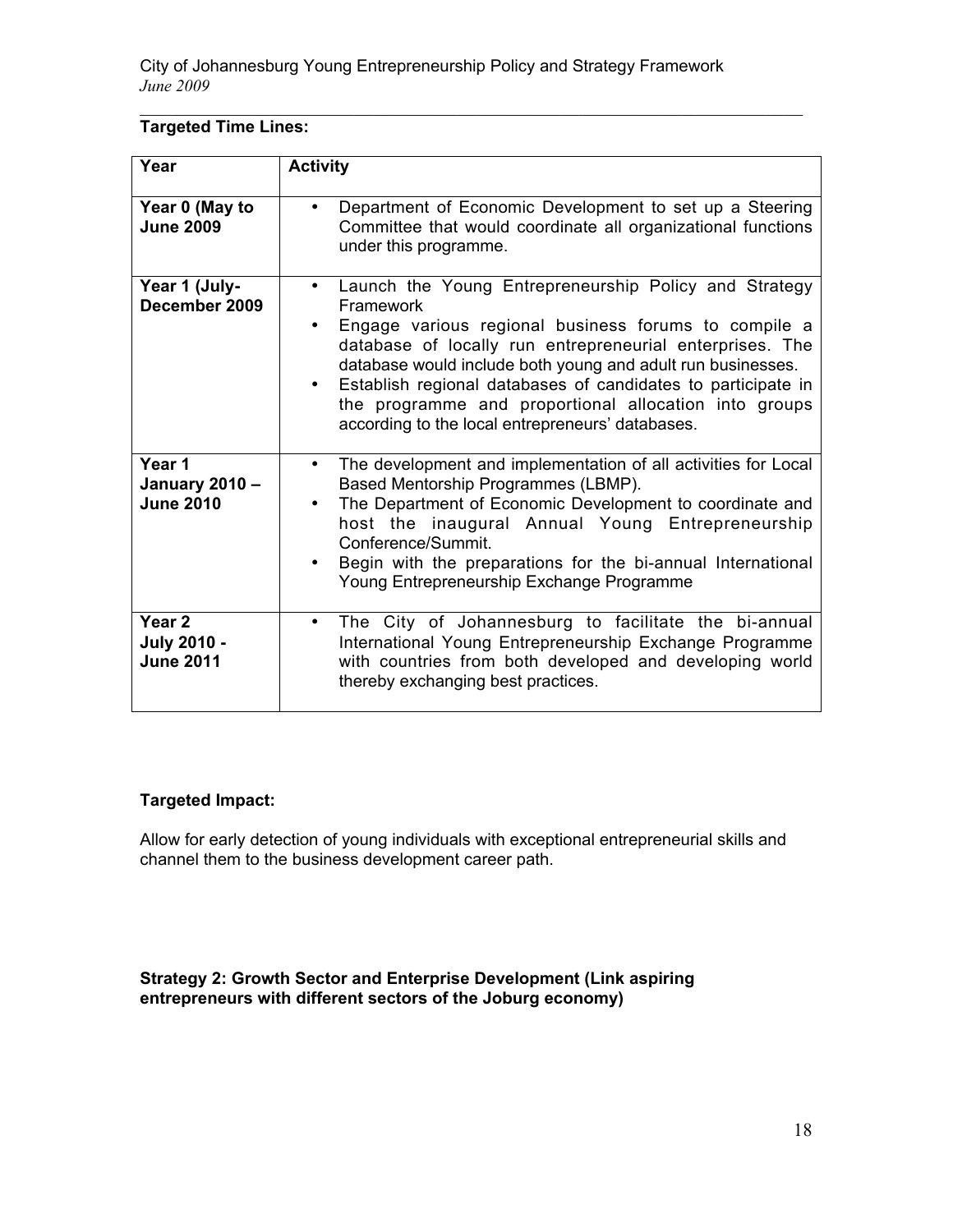City of Johannesburg Young Entrepreneurship Policy and Strategy Framework *June 2009*

#### **Strategic Vision**

#### *Creation of linkages between this Programme and certain clearly identified City's economic sectors for the benefit of aspiring young entrepreneurs in the City of Johannesburg.*

 $\mathcal{L}_\text{max} = \mathcal{L}_\text{max} = \mathcal{L}_\text{max} = \mathcal{L}_\text{max} = \mathcal{L}_\text{max} = \mathcal{L}_\text{max} = \mathcal{L}_\text{max} = \mathcal{L}_\text{max} = \mathcal{L}_\text{max} = \mathcal{L}_\text{max} = \mathcal{L}_\text{max} = \mathcal{L}_\text{max} = \mathcal{L}_\text{max} = \mathcal{L}_\text{max} = \mathcal{L}_\text{max} = \mathcal{L}_\text{max} = \mathcal{L}_\text{max} = \mathcal{L}_\text{max} = \mathcal{$ 

The 2008 City of Johannesburg Economic Development Policy and Strategy Framework identifies growth of particular sectors as a strategy for economic development for the city. This policy identifies the development of these sectors as a vehicle for the development of entrepreneurial spirit among the young people

#### **Strategic Objectives:**

- To introduce and expose young entrepreneurs to different opportunities that are presented by various sectors, thus soliciting industry interest for each entrepreneur.
- To link best performing sectors in the city's economy with project and programmes aimed at the development of young entrepreneurs.
- Over and above entrepreneurship development, help young people identify possible career paths both in business and further education ambitions.

#### **Implementation and Action Plan**

• The department of economic development shall assist the young entrepreneurs in organizing themselves into co-operatives and business ventures to formally access opportunities in the identified sectors within the City's economy. The City's Departments and MOEs will play a leading role in terms of availing these opportunities.

#### **Strategy 3: Support Mechanism and Graduation Model**

#### **Strategic vision**

*To provide technical and knowledge based support and mechanisms for young entrepreneurs through institutional referral to ensure smooth progression to other interventions programmes that are aimed at older age groups.*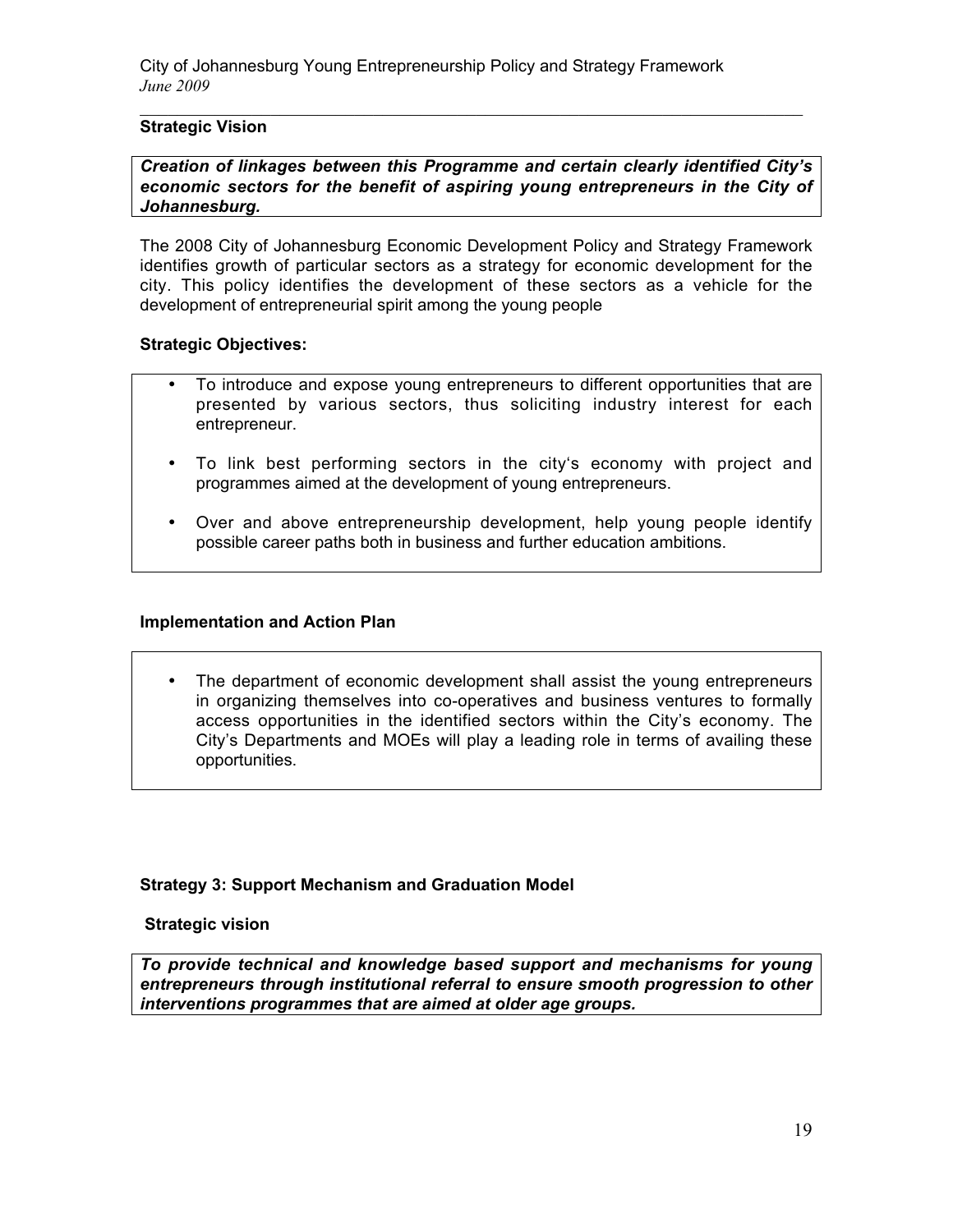This strategy attests to the ethos that the failure of current entrepreneurship development is that the support structures and targeted beneficiaries are older with little or no prior knowledge about the discourse. To reverse the trend, the strategy aims to act

 $\mathcal{L}_\text{max} = \mathcal{L}_\text{max} = \mathcal{L}_\text{max} = \mathcal{L}_\text{max} = \mathcal{L}_\text{max} = \mathcal{L}_\text{max} = \mathcal{L}_\text{max} = \mathcal{L}_\text{max} = \mathcal{L}_\text{max} = \mathcal{L}_\text{max} = \mathcal{L}_\text{max} = \mathcal{L}_\text{max} = \mathcal{L}_\text{max} = \mathcal{L}_\text{max} = \mathcal{L}_\text{max} = \mathcal{L}_\text{max} = \mathcal{L}_\text{max} = \mathcal{L}_\text{max} = \mathcal{$ 

as a 'feeding scheme' for Youth Entrepreneurship Projects which are normally aimed at 18 to 35 age groups. The strategy argues for the early development of these support structures.

#### **Implementation and Action Plan**

- Engaging various national and provincial departments, state owned agencies and other players that are offering entrepreneurship development programmes to older age groups, (i.e. 18 to 35), thus allowing this strategy to act as a graduation model that feeds entrepreneurially minded young people to these Youth Programmes.
- Engaging with various business chambers and business forums coordinating presentations where young people would be informed of the procedural requirements for joining the said business chambers or forums**.**

#### **Targeted Impact**

The desired outcome envisaged through this strategy is minimizing the rate of business failure started by entrepreneurs because of the lack of continuation in terms of Business Support.

#### **Strategy 4:**

*As a long term goal, to embed entrepreneurship into the New National Curriculum Statement and Schools Act to contribute in the creation of entrepreneurial culture specifically amongst children and young people in the City Of Johannesburg.*

The introduction of the entrepreneurial based education materials not only as a subject but an extra curriculum activity in school especially new entries to high school will assist in the introductions of entrepreneurial and enterprise concepts to learners. The strategic goal is to use the existing structures, resources and human resources in identified schools to plan, coordinate the implementation of the project. The aim of the strategy is to introduce entrepreneurship as an alternative and viable career path.